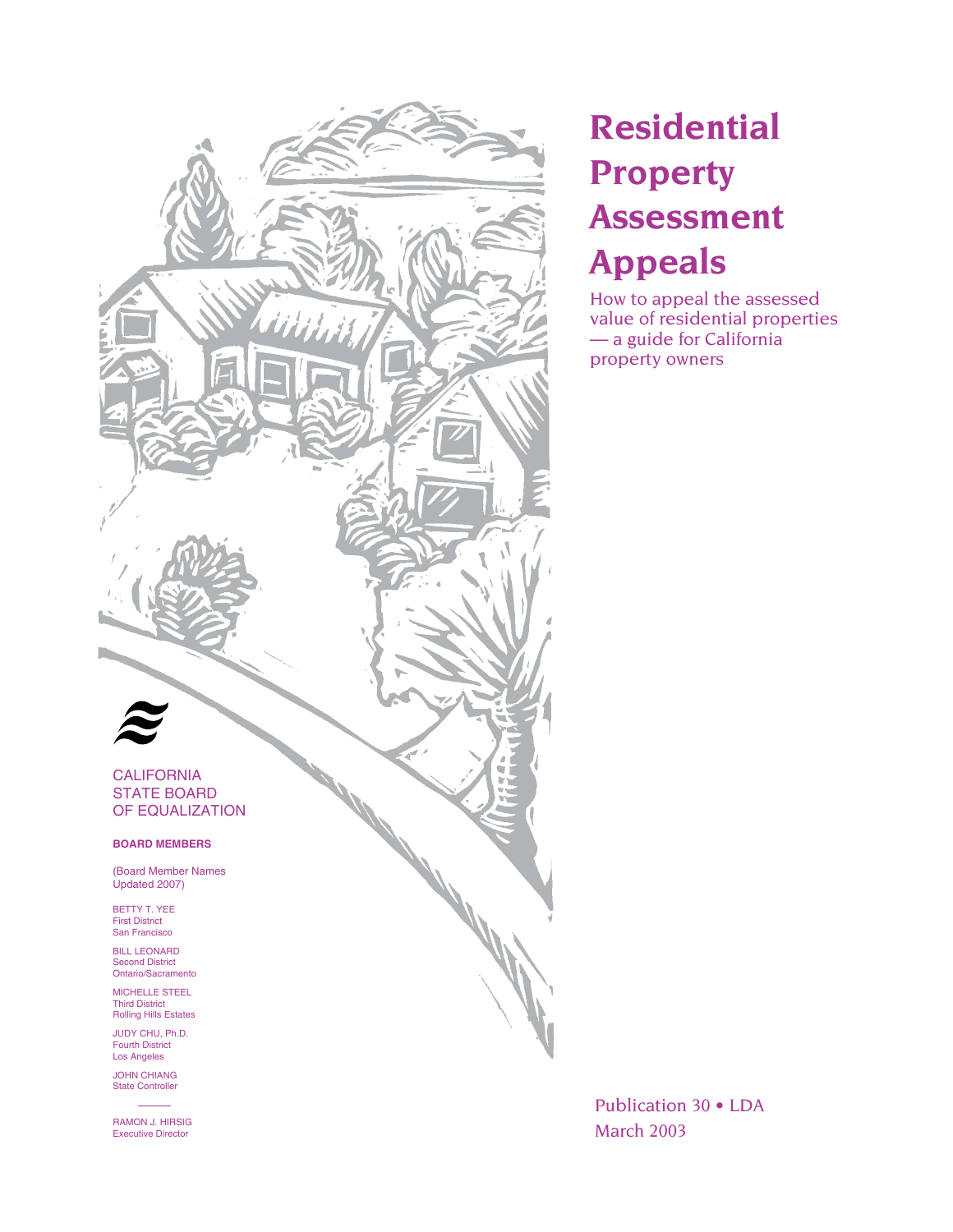### **Your Taxpayers' Rights Advocate**

The California State Board of Equalization wants to make the property tax system as equitable as possible. Consequently, we have appointed a Taxpayers' Rights Advocate to help you with issues you cannot resolve at other levels. You can contact the Advocate at the following address:

> Taxpayers' Rights Advocate Office State Board of Equalization 450 N Street, MIC:70 P.O. Box 942879 Sacramento, CA 94279-0070 Telephone: 916-324-2798 Toll Free: 888-324-2798 Fax: 916-323-3319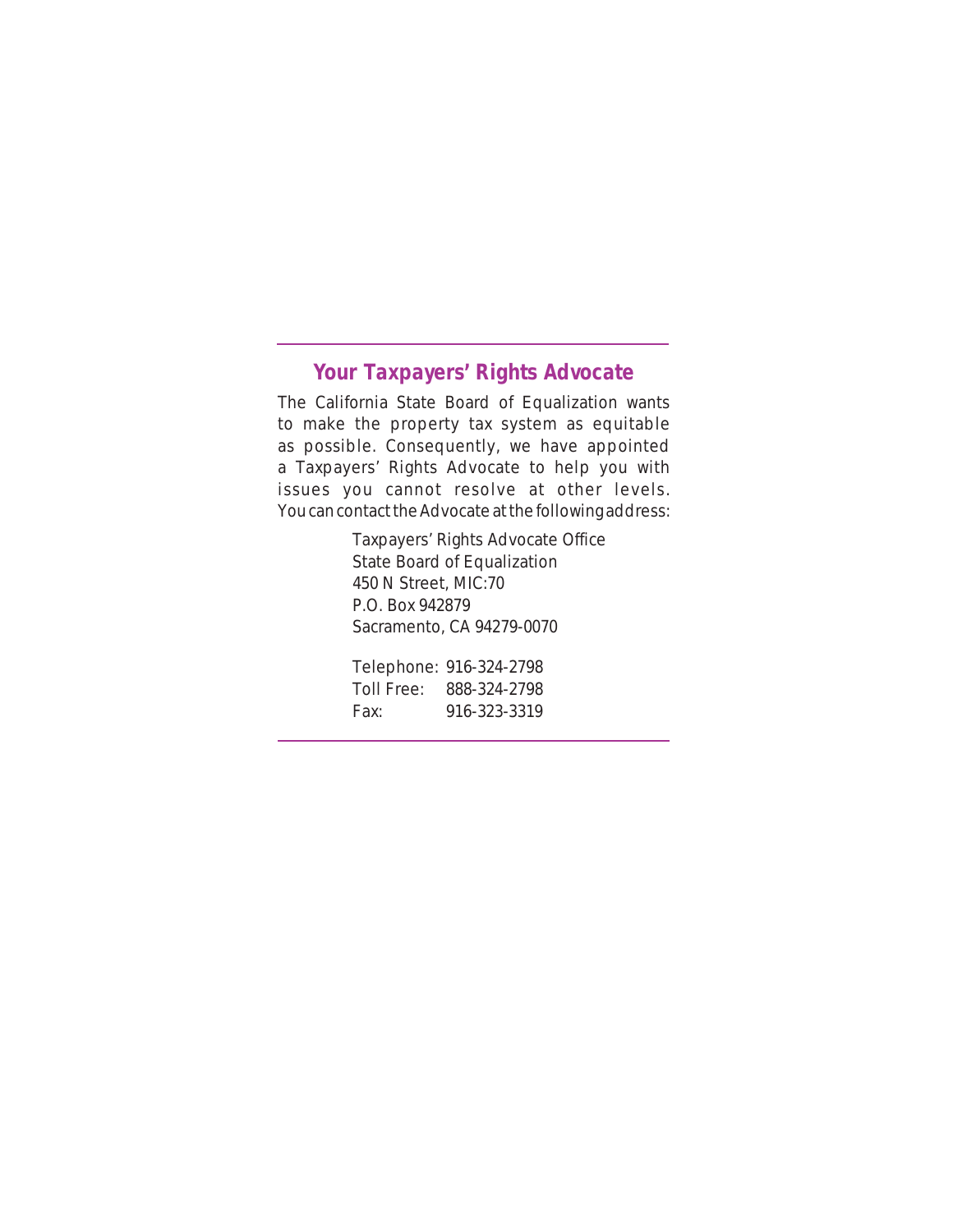## **Contents**

|    |                                                                                                                                                                                                                                                                                 | $-5$        |
|----|---------------------------------------------------------------------------------------------------------------------------------------------------------------------------------------------------------------------------------------------------------------------------------|-------------|
| 1. | <b>Introduction</b>                                                                                                                                                                                                                                                             | 1           |
| 2. | <b>Before You File an Appeal</b><br>Talk to Your County Assessor First<br>The Role of Your Local Appeals Board<br><b>Other Considerations Before You File</b>                                                                                                                   | 1           |
| 3. | <b>Common Types of Appeals and Their Filing Deadlines</b><br>Decline in Value Appeals<br><b>Base Year Value Appeals</b><br>(Change in Ownership and Completion of New Construction)<br><b>Calamity Reassessment Appeals</b><br><b>Roll Changes or Escape Assessment Appeals</b> | 3           |
| 4. | <b>Completing Your Application for Changed Assessment</b><br><b>Obtain the Correct Application</b><br><b>Instructions</b>                                                                                                                                                       | $\mathbf 5$ |
| 5. | <b>Preparing for Your Hearing</b><br><b>Admissible Evidence</b><br>Evidence to Support Your Opinion of Your Property's Value<br><b>Exchange of Information</b>                                                                                                                  | 9           |
| 6. | <b>Your Assessment Appeal Hearing</b><br><b>Notice of Hearing</b><br><b>Attending the Hearing</b><br><b>Burden of Proof</b><br><b>Reaching a Decision</b><br>Filing a Claim for Refund<br><b>Further Appeal Rights</b>                                                          | 13          |
| 7. | <b>Glossary of Terms Used in This Publication</b>                                                                                                                                                                                                                               | 15          |
| 8. | <b>For More Information</b>                                                                                                                                                                                                                                                     | 16          |

**Page** 

*Note:* The statements in this pamphlet are general and are current as of the date on the cover. The Revenue and Taxation Code, Property Tax Rules, and the rules and procedures of your local assessment appeals board or county board of equalization are complex and subject to change. If there is a conflict between the law and this pamphlet, any decisions will be based on the law and not on this publication. For information on how to obtain a copy of the rules that apply to appeals and equalization, please see Chapter 8.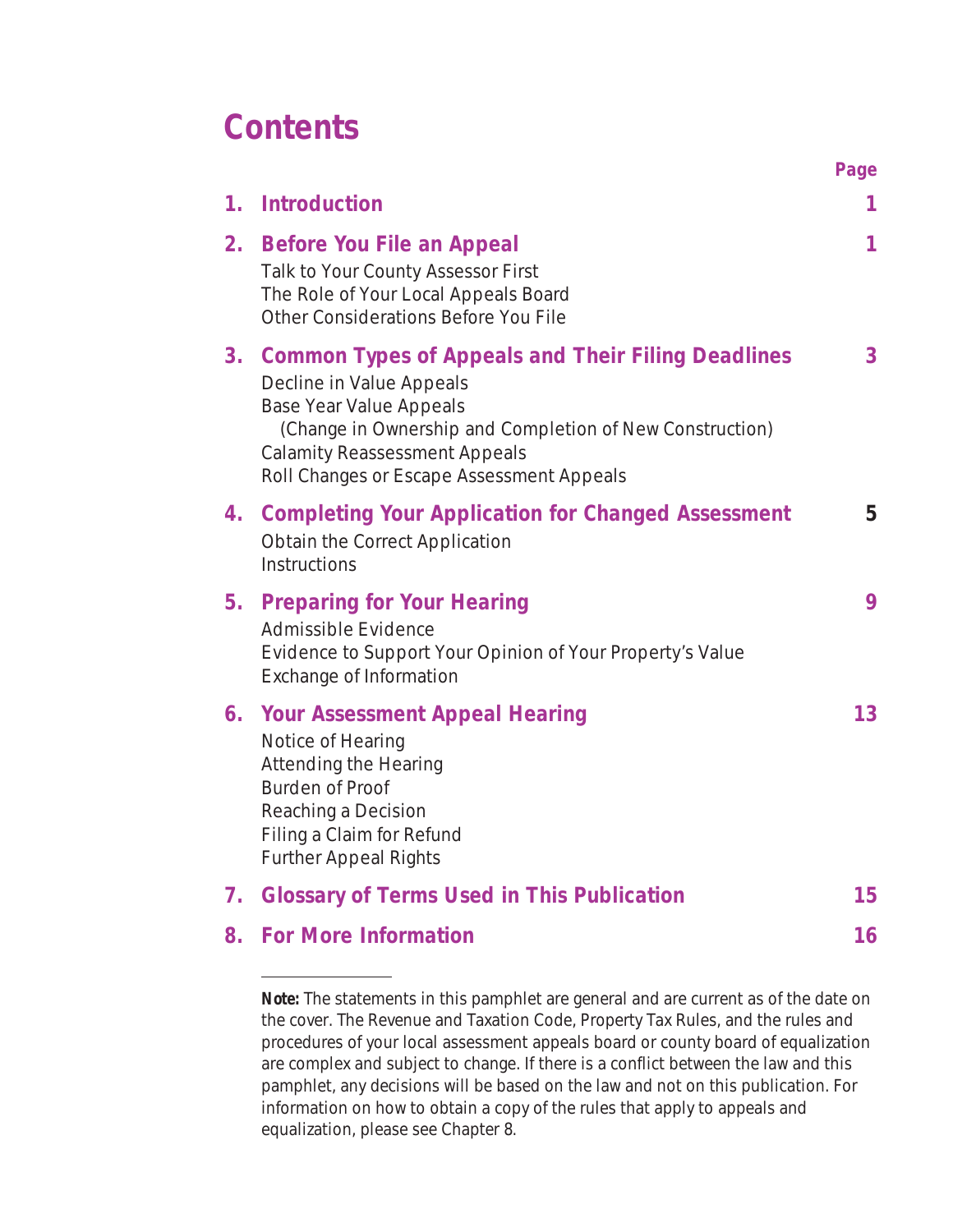### **1. Introduction**

The property taxes you pay are based on your property's assessed value, as determined by your county assessor. If you disagree with the assessor's value, you can usually appeal that value to your local assessment appeals board or county board of equalization.

This pamphlet describes what you should do before you appeal, the role of your local appeals board, and the steps required to file and present a residential assessment appeal. Only the most common types of appeals are described (see Chapter 3). If you have questions that are not answered here, you should contact your county assessor or local appeals board.

The information in this pamphlet has been prepared by the State Board of Equalization, which oversees the administration of California's property tax system.

### **2. Before You File An Appeal**

### **Talk to Your County Assessor First**

You may not need to file a formal appeal if you talk with staff from your local county assessor's office first. They can

- Explain your property's assessed value
- Answer any questions you may have about the assessment
- Review any additional, pertinent information you may provide

If the assessor's staff discovers an error, they may be able to reduce your property's assessed value to correct that error, and you may not need to file an appeal.

If, however, you and the county assessor cannot reach an agreement, you can usually appeal your assessment to the assessment appeals board or the board of equalization in the county where your property is located. If you do appeal, you must file an *Application for Changed Assessment*, and your application must be filed on a timely basis (see Chapter 3).

### **The Role of Your Local Appeals Board**

Local appeals boards are independent agencies, separate from the assessor's office, established to decide disputes between county assessors and property owners like you. All 58 counties in California have assessment appeals proceedings. In some counties, the elected county board of supervisors will hear appeals directly, meeting as a board of equalization. Other counties, however, have separate assessment appeals boards appointed by the board of supervisors to fulfill this duty. In addition, several counties have hearing officers (see page 14).

Appeals boards, with proper evidence, can

- Lower or raise a property's assessed value
- Remove a penalty assessment imposed by the assessor
- Reverse a change in ownership or new construction reassessment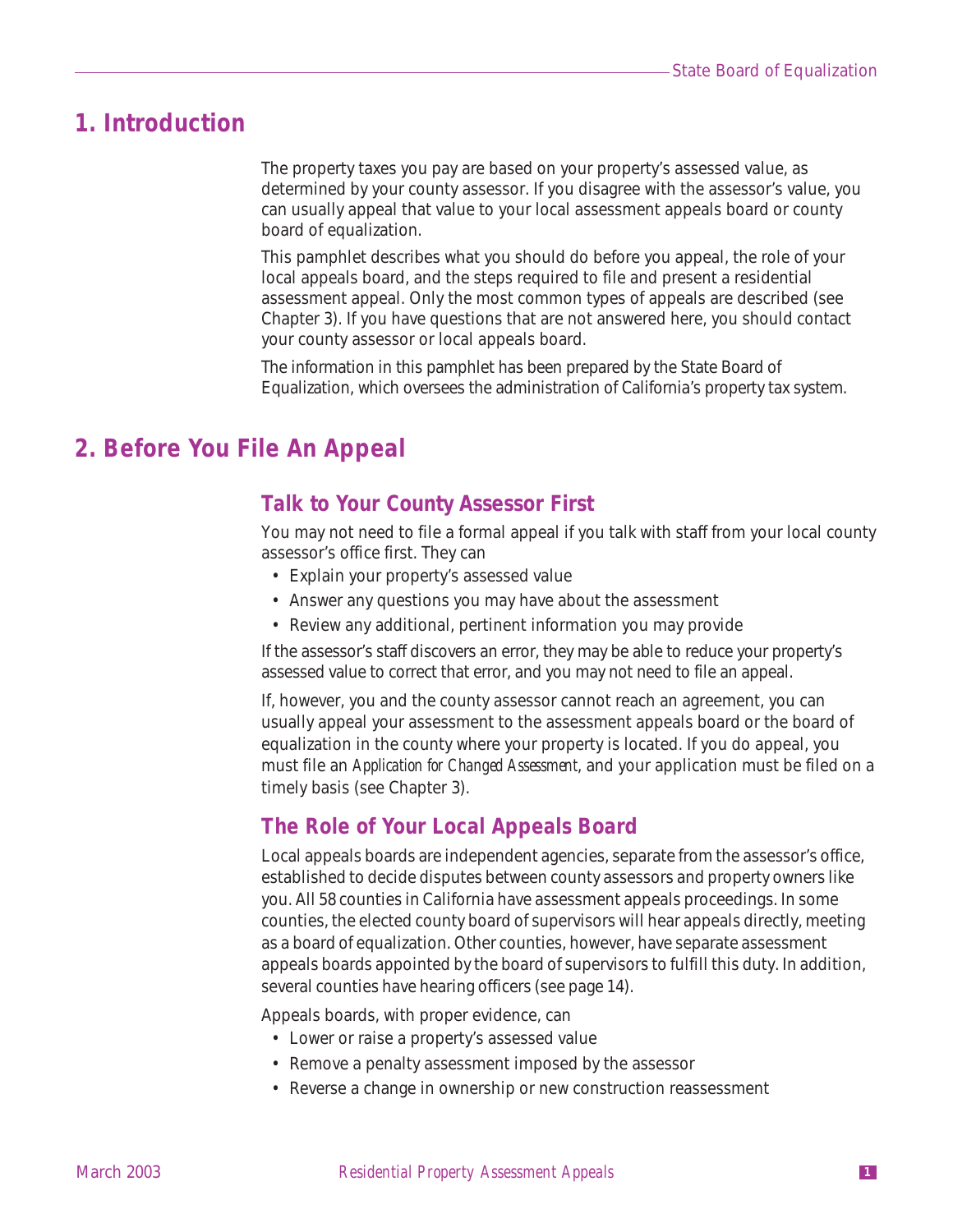Appeals boards cannot

- Reduce your property's assessed value simply because you are paying more taxes than your neighbor
- Remove penalties and interest for late payment of property taxes
- Reduce your taxes due to your inability to pay
- Fix the tax rate, levy taxes, or change tax rates
- Grant or deny exemptions
- Extend filing periods
- Change the decision of another appeals board
- Rehear an issue already ruled upon

### **Other Considerations Before You File**

#### *Who can file an appeal?*

An assessment appeal can be filed by the property owner or the owner's spouse, parents or children, or any person directly responsible for payment of the property taxes; this person becomes the "applicant." An application may also be filed by an authorized agent. If an application is filed by an agent — other than a California licensed attorney — written authorization, signed by the applicant, is required.

#### *What form should I use?*

To be valid, all appeals should be filed on the official *Application for Changed Assessment* form used by the county where your property is located. You should contact the clerk of your appeals board to obtain a form. For demonstration purposes, we have included a sample form on page 7 (do not submit the sample form to your appeals board).

#### *What if I reach an agreement with the assessor prior to the hearing?*

If you and the assessor reach an agreement regarding the value of your property, the agreement must be put in writing and signed by all parties, including the applicant or authorized agent, the county assessor, and the county legal officer. The written agreement will be submitted by the assessor to the appeals board, which can accept or reject the agreement. If the agreement is rejected, a hearing will be scheduled.

#### *Can I withdraw my application?*

In general, you are permitted to withdraw your application at any time prior to the hearing. In some counties, however, if the assessor has indicated that evidence supporting a higher value will be introduced at the hearing, you may not withdraw your application without the assessor's concurrence. (You should be aware that an appeals board can decide to review an assessment even though the assessor and applicant may have agreed to withdraw the appeal.)

You should check with the clerk of your appeals board about your right to withdraw your application.

#### *If I provide supporting documentation to my county assessor, will the assessor present that information to the appeals board?*

If you provide any evidence to your county assessor, that evidence will probably not be available to the appeals board unless you also present it to the board during your hearing. The only evidence that an appeals board can consider is the evidence that you and the assessor present at your hearing. The board may not consider any information

*Be sure to complete your application correctly and file it on time.*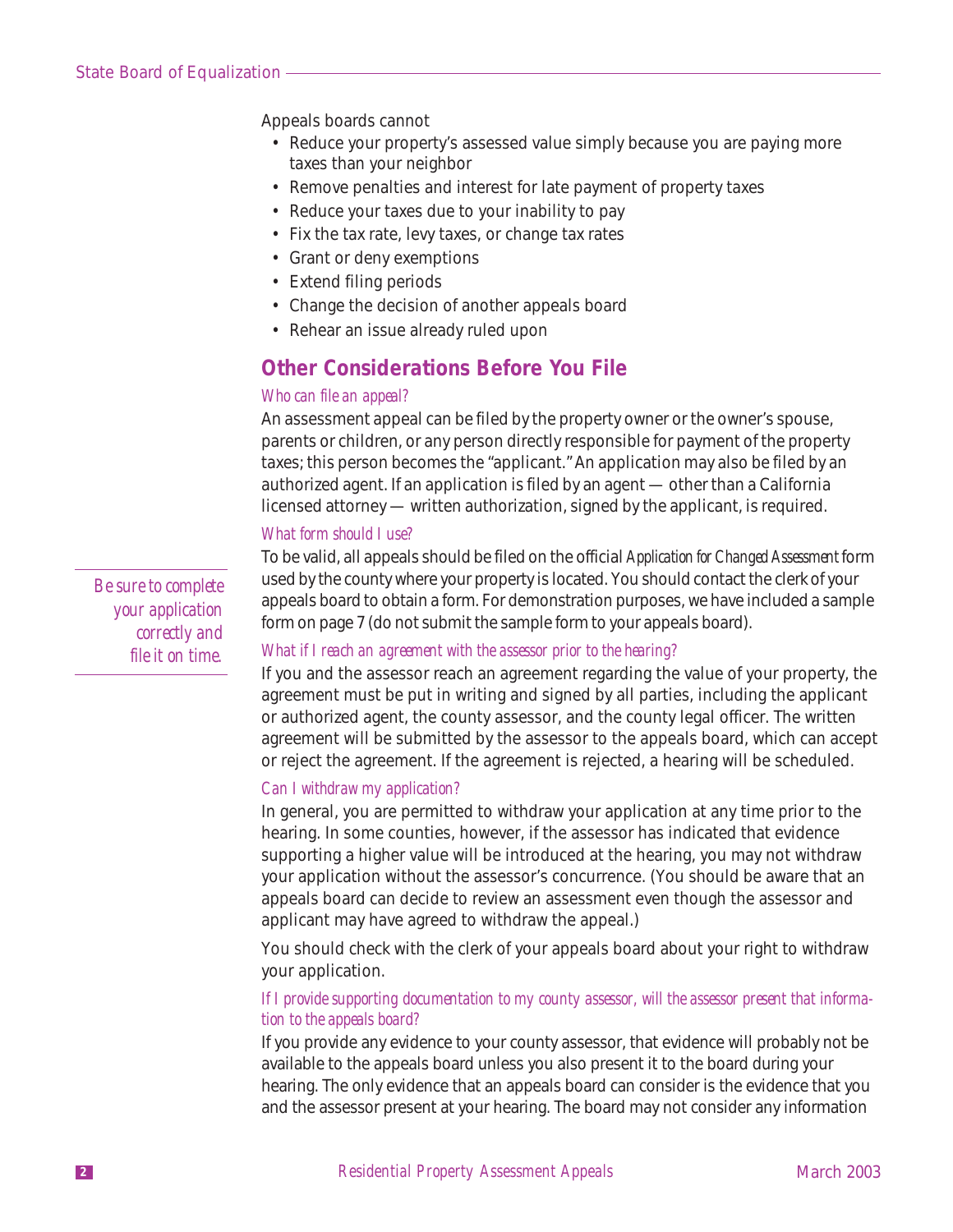attached to your application, nor any discussions with the assessor's office or others, unless you also present such evidence at your appeal hearing.

*Can I submit one application for more than one property?*  No. You must file a separate application for each parcel.

*Do I have to pay my property taxes if I disagree with my property's assessed value?* 

Yes. You are required to pay your property taxes timely, despite any appeal you have pending. Failure to do so will expose you to financial penalties and interest charges regardless of the final outcome of your appeal. If you are granted a reduction, you will receive a refund and interest.

*If I appeal for a lowered assessment, can the appeals board raise the assessed value?*  Yes. Based on the evidence, an appeals board can increase, as well as decrease, an assessment.

### **3. Common Types of Appeals and Their Filing Deadlines**

To appeal the value of your property, you must file an *Application for Changed Assessment*  with your local appeals board (see page 2 for information on who can file). Instructions for completing an application are provided in the next chapter.

Applications can be accepted only within certain time periods, based on the type of appeal you are filing. The four most common types of appeals, and their filing deadlines, are discussed below. If you are filing an appeal that differs from those listed below, you should contact the clerk of your appeals board to discuss filing deadlines.

### **Decline in Value Appeals**

If you believe the market value of your property has decreased and is no longer as high as its assessed value, you can file a "decline in value" appeal for the current year.

Decline in value appeals must be filed during the regular assessment filing period for your county, as shown below.

- **July 2 through September 15**. This is the regular assessment filing period for all property in your county if the county assessor elects to mail assessment notices to all owners of real property by August 1.
- **July 2 through November 30**. This is the regular assessment filing period for your county if the county assessor does not elect to mail assessment notices to all owners of real property by August 1.

Check with the clerk of your local board if you do not know the regular assessment filing period for your county. Every county is required to determine the regular assessment filing period by April 1 each year and publish the filing period in local newspapers.

Your appeal must be based on the market value of your property as of January 1 of the year in which you are filing. For example, if you file your appeal in 2003, your appeal must be based on the market value of your property as of January 1, 2003.

*Note*: An application must be filed for each year you disagree with the assessor's value, even if you have a decline in value appeal pending for a prior year.

*You must pay your property taxes on time — even if you have filed an appeal.*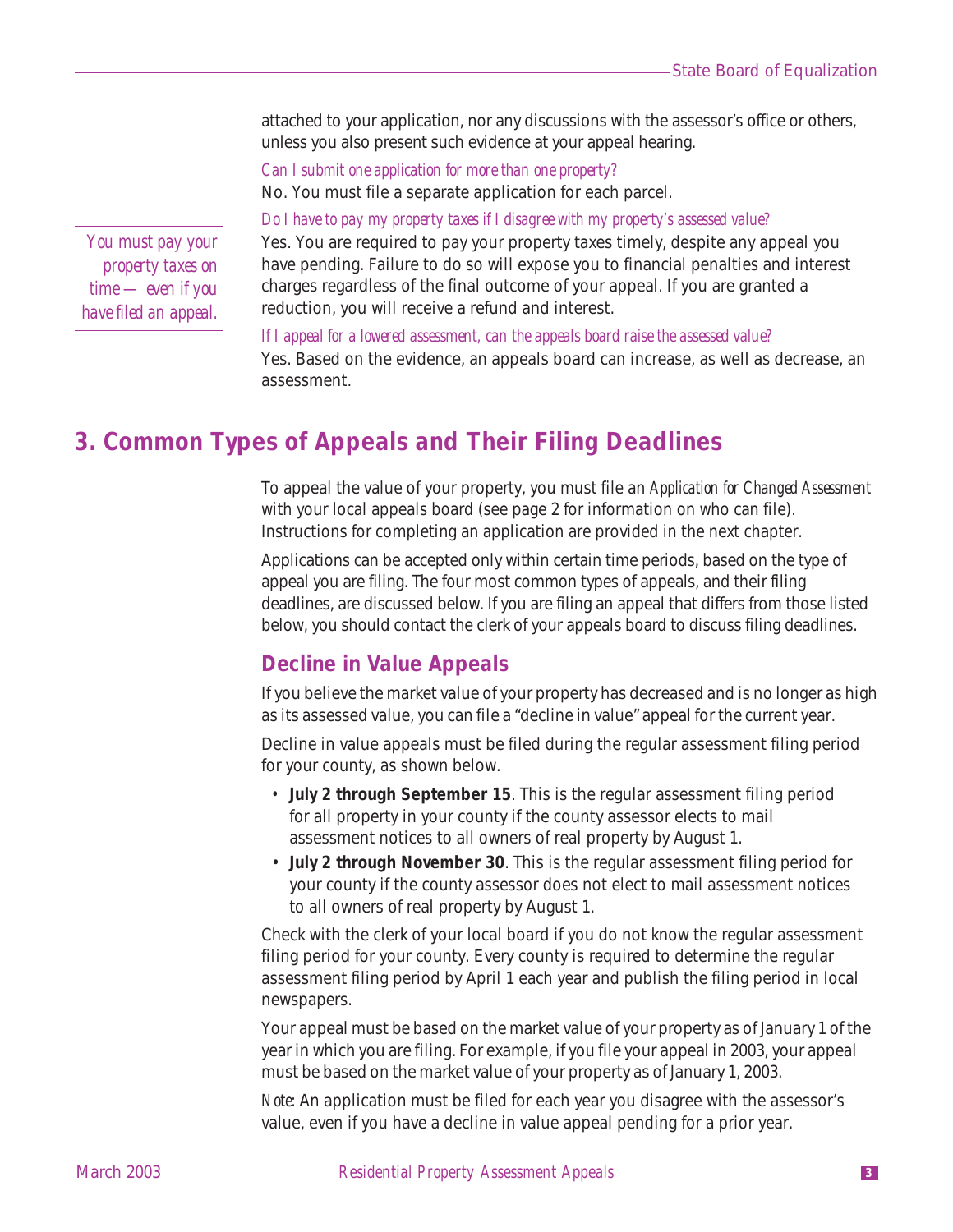If your appeal is successful, the new assessed value will be used to determine your property taxes for the year appealed. The new assessed value of your property, however, does not automatically become the value for the following year. The assessor is required to review your property's value annually once a decline in value has been determined. He or she will compare your property's market value with its base year value plus adjustments for inflation ("base year value" is defined on page 15). The assessor is required to assess your property at the lower of those two values.

## **Base Year Value Appeals**

### **(Change in Ownership and Completion of New Construction)**

Your property may have been reassessed because of

- A change in ownership (for example, you purchased a new home)
- Completion of new construction (for example, you added a bedroom)

If your property was reassessed for the above reasons, you should have received a supplemental assessment notice showing a new "base year value" for the property. The base year value is the new assessed value resulting from the change in ownership or the completion of new construction.

You can appeal to have the reassessed value changed, or you can appeal to have the reassessment reversed because you believe there was no change in ownership or there was no new construction that required reassessment (for definitions of "change in ownership" and "new construction," see pages 15-16)

You have two filing deadlines. You can file your appeal

• *Within 60 days of the mailing of the supplemental assessment notice*. (Note: In some counties, you also have 60 days following the mailing of the supplemental tax bill. Check with the clerk of your appeals board if you are not sure.) Your properly completed application will be accepted by the clerk of your appeals board if it is filed after you receive your supplemental assessment notice (or tax bill in some counties). However, you must file your application no later than 60 days after the date of mailing printed on the notice or tax bill, or the postmark date of the notice or tax bill, whichever is later.

If your appeal is successful, you will be granted relief on both the supplemental assessment and the new assessed value.

If you missed the opportunity to appeal your supplemental assessment, you can still file an appeal at the time your property becomes a part of the regular assessment roll, as explained below. However, you may appeal only the new assessed value that appears on the regular roll (the new "base year value") because the supplemental assessment will have become final.

• *Between July 2 and September 15 (or November 30) in the year your property's value is first placed on the regular assessment roll, or within the following three years*. The filing date of September 15 or November 30 is determined by the regular assessment filing period for your county (see page 3).

The regular assessment roll is a listing of assessed properties in the county. It is prepared on a fiscal year basis (July 1 through June 30) and reflects changes that occurred in the previous calendar year or earlier.

*You can appeal to have the reassessed value changed, or you can appeal to have the reassessment reversed.*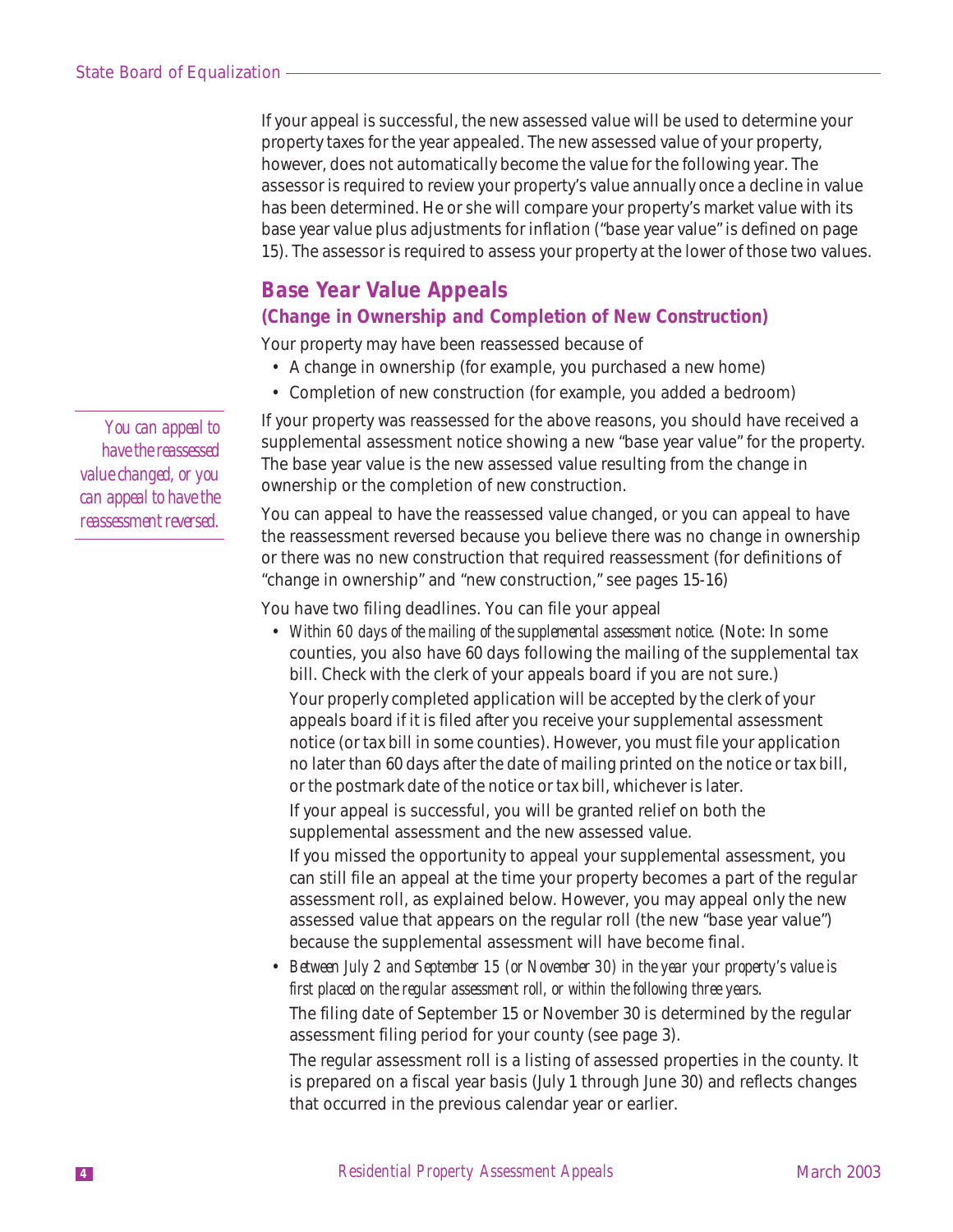Example: You received a supplemental assessment for a home purchased in 2002. The property's new value will become a part of the regular assessment roll for fiscal year 2003-2004. You can file your appeal between July 2 and September 15 (or November 30) in 2003, 2004, 2005, or 2006.

*Note*: It is advisable to file as early as possible. If you succeed in your appeal, the new base year value will affect only the year of your application and future years. The appeals board cannot make the reduction retroactive. Consequently, if you delay filing, you will not receive a refund for past years even if the appeals board agrees with you.

### **Calamity Reassessment Appeals**

Has the county assessor mailed you a reassessment notice because of a natural disaster or other calamity that damaged your property? If you received a notice and disagree with the proposed value, you must file your appeal within six months of the mailing of the notice.

### **Roll Changes or Escape Assessment Appeals**

In general, roll changes or escape assessments are assessments for events that happened in prior years but were not discovered timely by the assessor. For example, assume you built a swimming pool in September 2000, but the assessor did not assess the value of the pool until September 2002. If you want to appeal the value of the swimming pool assessed by the assessor, you must file your appeal no later than 60 days after the date of mailing printed on the assessment notice (or tax bill in some counties), or the postmark date of the notice or tax bill, whichever is later.

## **4. Completing Your Application for Changed Assessment**

### **Obtain the Correct Application**

To be valid, all appeals must be filed on the official form for the county where your property is located. To obtain a copy, you should contact the clerk of your appeals board.

The following instructions are based on the sample form shown on page 7, which is provided for demonstration purposes. The layout of the form you receive may not *Be sure to use the* look exactly like the sample form.

*where your property* To be valid, your application must contain all of the following information:

#### **1. Applicant's Information**

Enter your name, mailing address, and telephone number. (Note: At the bottom of the application, you will be asked to indicate whether you are the owner of the property or are filing in some other capacity.) An agent's address may not be substituted for your own mailing address.

*appeal application used in the county* **Instructions** *was assessed.*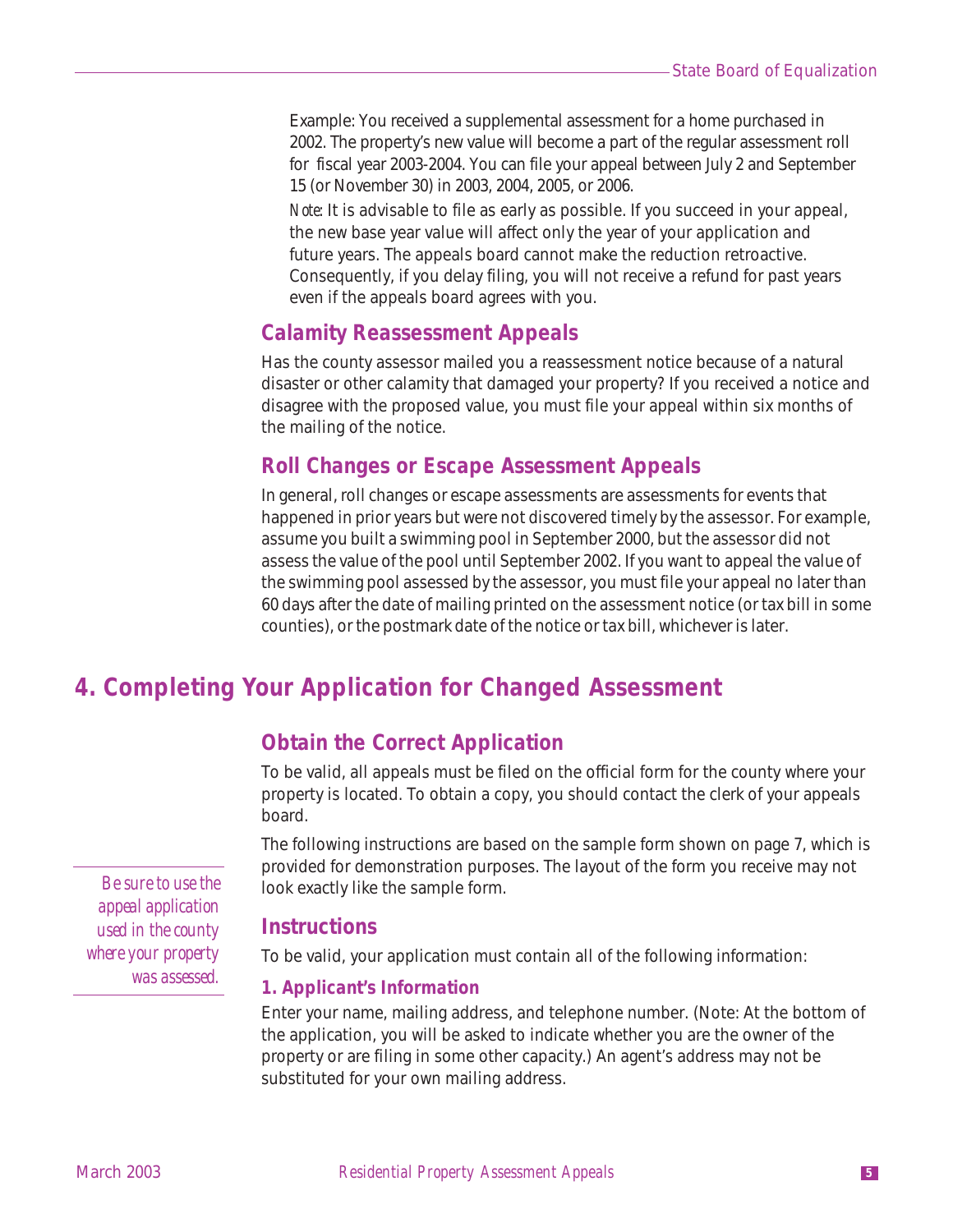#### **2. Agent's Information**

If you have arranged for an agent to represent you, include the name, address, and telephone number of your agent. If that agent is not a California-licensed attorney, you must also complete the "Agent's Authorization" section or attach an agent's authorization to the application at the time you file. If you attach an authorization, contact the clerk of your appeals board to find out what information must be provided. If the attached authorization does not include the required information, it will not be accepted by the clerk.

#### **3. Property Identification**

Enter the assessor's parcel number from your tax bill and the property's address. Be sure to check the box that most accurately describes the type of property. Also indicate whether your property is an owner-occupied single-family dwelling.

#### **4. Value**

*• Column A: Value on Roll* 

If you are filing a decline in value appeal, contact your county assessor to determine your property's "current roll value." Enter that value on your application.

If you are filing a calamity reassessment appeal or an appeal related to a reassessment for a change in ownership, new construction, roll change, or escape assessment, refer to the reassessment notice you received. Enter the new assessed value in the space for the "Total."

*• Column B: Applicant's Opinion of Value* 

Enter the amount you believe the property is worth (the fair market value).

#### **5. Type of Assessment Being Appealed**

*• Appeals Period* 

Write the roll year of your appeal. Typically, this is the fiscal year that begins on July 1 of the year in which you file your appeal. For example, assume you file your appeal in 2002. July 1, 2002, marks the beginning of fiscal year 2002-03. Consequently, you would enter "2002-03" for the roll year.

- *Type of Assessment.* Check the box that applies. Check
	- ❑ *Regular Assessment* for

Decline in value appeals, or Change in ownership and new construction appeals filed after 60 days of the mailing of the supplemental assessment notice or supplemental tax bill

❑ *Supplemental Assessment* for Change in ownership and new construction appeals filed within 60 days of the mailing of the supplemental assessment notice or supplemental tax bill

❑ *Roll Change / Escape Assessment / Calamity Reassessment* for Roll corrections Escape assessments

Calamity reassessment appeals

*Be sure to mark the correct reason for your appeal. Marking the wrong reason could result in the dismissal of your appeal.*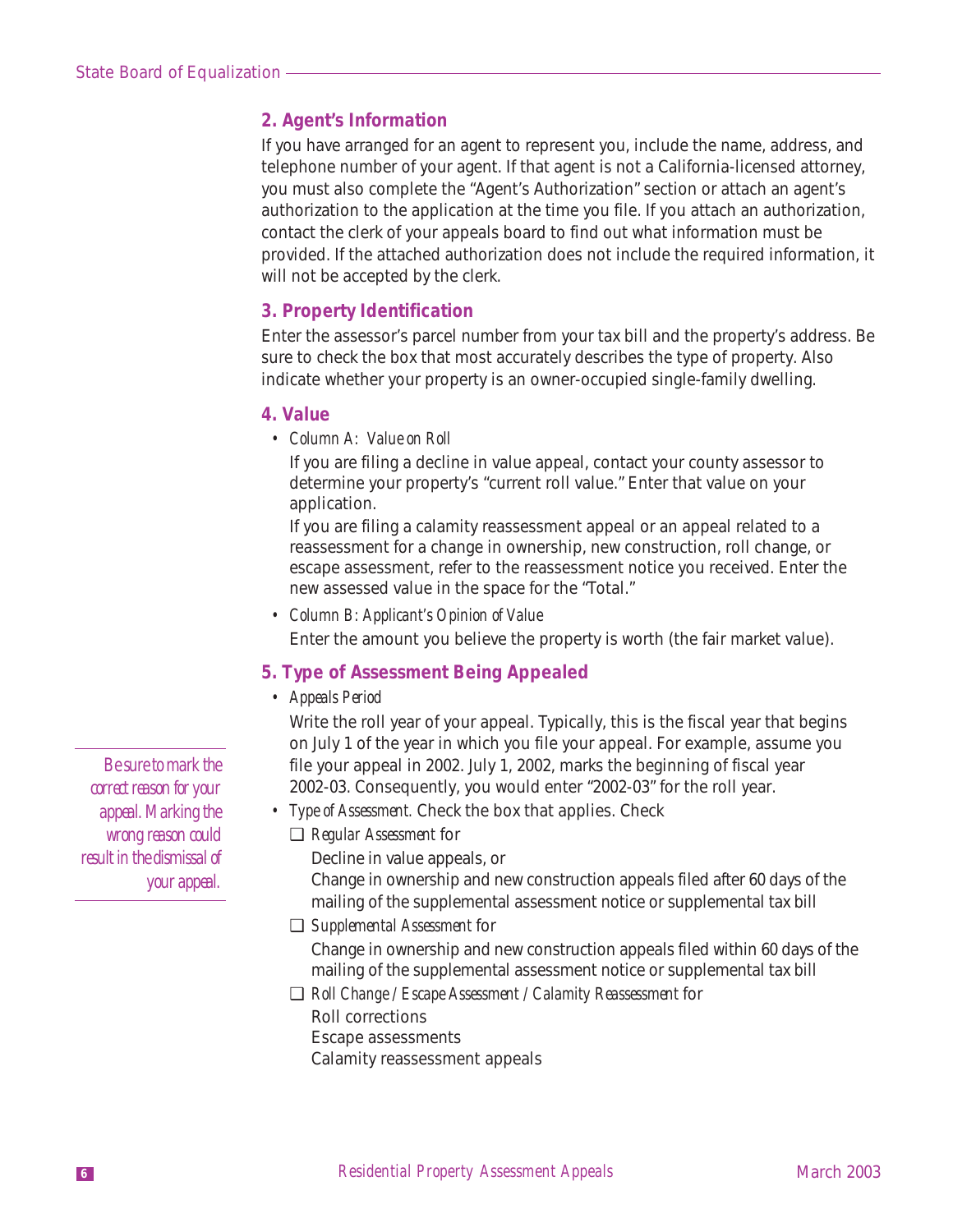#### BOE-305-AH (S1) REV. 4 (3-02) APPLICATION NUMBER:

#### **APPLICATION FOR CHANGED ASSESSMENT**

This form contains all the requests for information that are required for filing an application for changed assessment. Failure to complete this application may result in rejection of the application and/or denial of the a

| PLEASE TYPE OR PRINT IN INK-SEE INSTRUCTIONS FOR FURTHER INFORMATION                                                                                                                                                                                                                                                                                                                                                                                                                                                                                                                                                                                                                                                                                      |                                                                                                                                                                                      |                              |                                                                                                                           |                                                                                                |                                                                                                               |  |                     |                                                        |                                            |
|-----------------------------------------------------------------------------------------------------------------------------------------------------------------------------------------------------------------------------------------------------------------------------------------------------------------------------------------------------------------------------------------------------------------------------------------------------------------------------------------------------------------------------------------------------------------------------------------------------------------------------------------------------------------------------------------------------------------------------------------------------------|--------------------------------------------------------------------------------------------------------------------------------------------------------------------------------------|------------------------------|---------------------------------------------------------------------------------------------------------------------------|------------------------------------------------------------------------------------------------|---------------------------------------------------------------------------------------------------------------|--|---------------------|--------------------------------------------------------|--------------------------------------------|
| 1. APPLICANT'S NAME (last, first, middle initial)                                                                                                                                                                                                                                                                                                                                                                                                                                                                                                                                                                                                                                                                                                         |                                                                                                                                                                                      |                              |                                                                                                                           |                                                                                                | <b>3. PROPERTY IDENTIFICATION INFORMATION</b>                                                                 |  |                     |                                                        |                                            |
|                                                                                                                                                                                                                                                                                                                                                                                                                                                                                                                                                                                                                                                                                                                                                           |                                                                                                                                                                                      |                              |                                                                                                                           | SECURED: ASSESSOR'S PARCEL NUMBER                                                              |                                                                                                               |  |                     |                                                        |                                            |
| STREET ADDRESS/P.O. BOX NUMBER (MUST be applicant's mailing address)                                                                                                                                                                                                                                                                                                                                                                                                                                                                                                                                                                                                                                                                                      |                                                                                                                                                                                      |                              |                                                                                                                           | UNSECURED: ACCOUNT/TAX BILL NUMBER                                                             |                                                                                                               |  |                     |                                                        |                                            |
| <b>CITY</b>                                                                                                                                                                                                                                                                                                                                                                                                                                                                                                                                                                                                                                                                                                                                               | <b>STATE</b>                                                                                                                                                                         |                              | <b>ZIP CODE</b>                                                                                                           | PROPERTY ADDRESS OR LOCATION                                                                   |                                                                                                               |  |                     |                                                        |                                            |
| <b>DAYTIME PHONE</b>                                                                                                                                                                                                                                                                                                                                                                                                                                                                                                                                                                                                                                                                                                                                      | <b>ALTERNATE PHONE</b>                                                                                                                                                               |                              | <b>FAX NUMBER</b>                                                                                                         |                                                                                                |                                                                                                               |  |                     |                                                        |                                            |
| <b>E-MAIL ADDRESS</b>                                                                                                                                                                                                                                                                                                                                                                                                                                                                                                                                                                                                                                                                                                                                     |                                                                                                                                                                                      |                              |                                                                                                                           |                                                                                                |                                                                                                               |  |                     |                                                        |                                            |
| 2. AGENT OR ATTORNEY FOR APPLICANT                                                                                                                                                                                                                                                                                                                                                                                                                                                                                                                                                                                                                                                                                                                        |                                                                                                                                                                                      |                              |                                                                                                                           |                                                                                                | <b>PROPERTY TYPE:</b><br>□ Single-Family Residence/Condo/Townhouse                                            |  |                     |                                                        |                                            |
| PERSON TO CONTACT (if other than above) (last, first, middle initial)                                                                                                                                                                                                                                                                                                                                                                                                                                                                                                                                                                                                                                                                                     |                                                                                                                                                                                      |                              |                                                                                                                           | □ Vacant Land<br>□ Commercial/Industrial                                                       |                                                                                                               |  |                     |                                                        |                                            |
| STREET ADDRESS/P.O. BOX NUMBER                                                                                                                                                                                                                                                                                                                                                                                                                                                                                                                                                                                                                                                                                                                            |                                                                                                                                                                                      |                              |                                                                                                                           | $\Box$ Other $\Box$<br>$\Box$ Agricultural<br>□ Business Personal Property/Fixtures            |                                                                                                               |  |                     |                                                        |                                            |
| <b>CITY</b>                                                                                                                                                                                                                                                                                                                                                                                                                                                                                                                                                                                                                                                                                                                                               |                                                                                                                                                                                      | <b>STATE</b>                 | ZIP CODE                                                                                                                  |                                                                                                | Is this property an owner-occupied single-family dwelling?<br>$\Box$ Yes $\Box$ No                            |  |                     |                                                        |                                            |
| <b>DAYTIME PHONE</b>                                                                                                                                                                                                                                                                                                                                                                                                                                                                                                                                                                                                                                                                                                                                      | ALTERNATE PHONE                                                                                                                                                                      |                              | <b>FAX NUMBER</b>                                                                                                         | 4. VALUE                                                                                       |                                                                                                               |  | A. VALUE<br>ON ROLL | <b>B. APPLICANT'S</b><br>OPINION OF VALUE              | <b>C. APPEALS</b><br><b>BOARD USE ONLY</b> |
| <b>E-MAIL ADDRESS</b>                                                                                                                                                                                                                                                                                                                                                                                                                                                                                                                                                                                                                                                                                                                                     |                                                                                                                                                                                      |                              |                                                                                                                           |                                                                                                |                                                                                                               |  |                     |                                                        |                                            |
|                                                                                                                                                                                                                                                                                                                                                                                                                                                                                                                                                                                                                                                                                                                                                           |                                                                                                                                                                                      |                              |                                                                                                                           | LAND                                                                                           |                                                                                                               |  |                     |                                                        |                                            |
|                                                                                                                                                                                                                                                                                                                                                                                                                                                                                                                                                                                                                                                                                                                                                           |                                                                                                                                                                                      |                              |                                                                                                                           |                                                                                                | MINERAL RIGHTS                                                                                                |  |                     |                                                        |                                            |
|                                                                                                                                                                                                                                                                                                                                                                                                                                                                                                                                                                                                                                                                                                                                                           |                                                                                                                                                                                      | <b>AGENT'S AUTHORIZATION</b> |                                                                                                                           |                                                                                                | IMPROVEMENTS/STRUCTURES                                                                                       |  |                     |                                                        |                                            |
| If the applicant is a corporation, the agent's authorization must be signed by an officer                                                                                                                                                                                                                                                                                                                                                                                                                                                                                                                                                                                                                                                                 |                                                                                                                                                                                      |                              |                                                                                                                           |                                                                                                | TREES & VINES                                                                                                 |  |                     |                                                        |                                            |
|                                                                                                                                                                                                                                                                                                                                                                                                                                                                                                                                                                                                                                                                                                                                                           | or authorized employee of the business entity. If the agent is not an attorney licensed in<br>California or a spouse, child, or parent of the person affected, the following must be |                              |                                                                                                                           |                                                                                                | <b>FIXTURES</b>                                                                                               |  |                     |                                                        |                                            |
| completed (or attached to this application-see instructions).                                                                                                                                                                                                                                                                                                                                                                                                                                                                                                                                                                                                                                                                                             |                                                                                                                                                                                      |                              |                                                                                                                           |                                                                                                | PERSONAL PROPERTY                                                                                             |  |                     |                                                        |                                            |
|                                                                                                                                                                                                                                                                                                                                                                                                                                                                                                                                                                                                                                                                                                                                                           |                                                                                                                                                                                      |                              |                                                                                                                           |                                                                                                | <b>TOTAL</b>                                                                                                  |  |                     |                                                        |                                            |
| PRINT NAME OF AGENT AND AGENCY                                                                                                                                                                                                                                                                                                                                                                                                                                                                                                                                                                                                                                                                                                                            |                                                                                                                                                                                      |                              |                                                                                                                           |                                                                                                | <b>PENALTIES</b>                                                                                              |  |                     |                                                        |                                            |
|                                                                                                                                                                                                                                                                                                                                                                                                                                                                                                                                                                                                                                                                                                                                                           |                                                                                                                                                                                      |                              |                                                                                                                           |                                                                                                | 5. TYPE OF ASSESSMENT BEING APPEALED (check one)                                                              |  |                     |                                                        |                                            |
| is hereby authorized to act as my agent in this application and may inspect assessor's                                                                                                                                                                                                                                                                                                                                                                                                                                                                                                                                                                                                                                                                    |                                                                                                                                                                                      |                              |                                                                                                                           |                                                                                                | $\Box$ Regular Assessment $-$ Value as of January 1 of the current year                                       |  |                     | <b>IMPORTANT - SEE INSTRUCTIONS FOR FILING PERIODS</b> |                                            |
| records, enter into stipulations, and otherwise settle issues relating to this application.                                                                                                                                                                                                                                                                                                                                                                                                                                                                                                                                                                                                                                                               |                                                                                                                                                                                      |                              |                                                                                                                           |                                                                                                | Supplemental Assessment                                                                                       |  |                     |                                                        | <b>ROLL YEAR</b>                           |
| SIGNATURE OF APPLICANT/OFFICER/AUTHORIZED EMPLOYEE                                                                                                                                                                                                                                                                                                                                                                                                                                                                                                                                                                                                                                                                                                        |                                                                                                                                                                                      |                              |                                                                                                                           |                                                                                                | Attach __________ copies of Notice or Tax Bill                                                                |  |                     |                                                        |                                            |
| ☎                                                                                                                                                                                                                                                                                                                                                                                                                                                                                                                                                                                                                                                                                                                                                         |                                                                                                                                                                                      |                              |                                                                                                                           |                                                                                                | Date of Notice or Tax Bill<br>Roll Change/Escape Assessment/Calamity Reassessment                             |  |                     |                                                        | <b>ROLL YEAR</b>                           |
| TITLE                                                                                                                                                                                                                                                                                                                                                                                                                                                                                                                                                                                                                                                                                                                                                     |                                                                                                                                                                                      |                              | DATE                                                                                                                      |                                                                                                | Attach __________ copies of Notice or Tax Bill                                                                |  |                     |                                                        |                                            |
|                                                                                                                                                                                                                                                                                                                                                                                                                                                                                                                                                                                                                                                                                                                                                           |                                                                                                                                                                                      |                              |                                                                                                                           |                                                                                                | Date of Notice or Tax Bill                                                                                    |  |                     |                                                        |                                            |
| 6. THE FACTS THAT I RELY UPON TO SUPPORT REQUESTED CHANGES IN VALUE ARE AS FOLLOWS: You may check all that apply. If you are uncertain of which item to check, please check<br>"I. OTHER" and attach two copies of a brief explanation of your reason(s) for filing this application. PLEASE SEE INSTRUCTIONS BEFORE COMPLETING THIS SECTION.                                                                                                                                                                                                                                                                                                                                                                                                             |                                                                                                                                                                                      |                              |                                                                                                                           |                                                                                                |                                                                                                               |  |                     |                                                        |                                            |
| $\Box$ A. Decline in Value: The assessor's roll value exceeds the market value as of<br>January 1 of the current year.                                                                                                                                                                                                                                                                                                                                                                                                                                                                                                                                                                                                                                    |                                                                                                                                                                                      |                              |                                                                                                                           |                                                                                                | E. Personal Property/Fixtures: Assessor's value of personal property and/or<br>fixtures exceeds market value. |  |                     |                                                        |                                            |
| B. Change in Ownership:                                                                                                                                                                                                                                                                                                                                                                                                                                                                                                                                                                                                                                                                                                                                   |                                                                                                                                                                                      |                              | $\Box$ 1. All personal property/fixtures.                                                                                 |                                                                                                |                                                                                                               |  |                     |                                                        |                                            |
| $\Box$ 1. No change in ownership or other reassessable event occurred on the date                                                                                                                                                                                                                                                                                                                                                                                                                                                                                                                                                                                                                                                                         |                                                                                                                                                                                      |                              |                                                                                                                           | $\Box$ 2. Only a portion of the personal property/fixtures. Attach description of those items. |                                                                                                               |  |                     |                                                        |                                            |
| of<br>□ 2. Base year value for the change in ownership established on the date                                                                                                                                                                                                                                                                                                                                                                                                                                                                                                                                                                                                                                                                            |                                                                                                                                                                                      |                              | $\Box$ F. Penalty Assessment: Penalty assessment is not justified.                                                        |                                                                                                |                                                                                                               |  |                     |                                                        |                                            |
| is incorrect.<br>of                                                                                                                                                                                                                                                                                                                                                                                                                                                                                                                                                                                                                                                                                                                                       |                                                                                                                                                                                      |                              |                                                                                                                           |                                                                                                | □ G. Classification: Assessor's classification and/or allocation of value of property is                      |  |                     |                                                        |                                            |
| C. New Construction:<br>$\Box$ 1. No new construction or other reassessable event occurred on the date                                                                                                                                                                                                                                                                                                                                                                                                                                                                                                                                                                                                                                                    |                                                                                                                                                                                      |                              |                                                                                                                           |                                                                                                | incorrect.<br>H. Appeal after an Audit: MUST include description of each property, issues being               |  |                     |                                                        |                                            |
| ot<br>$\Box$ 2. Base year value for the new construction established on the date of                                                                                                                                                                                                                                                                                                                                                                                                                                                                                                                                                                                                                                                                       |                                                                                                                                                                                      |                              | appealed, and your opinion of value. Please refer to instructions.<br>$\Box$ 1. Amount of escape assessment is incorrect. |                                                                                                |                                                                                                               |  |                     |                                                        |                                            |
| is incorrect.<br>$\Box$ 2. Assessment of other property of the assessee at the location is incorrect.<br>D. Calamity Reassessment: Assessor's reduced value is incorrect for property<br>$\Box$ I. Other: Explain below or attach explanation.<br>damaged by misfortune or calamity.                                                                                                                                                                                                                                                                                                                                                                                                                                                                      |                                                                                                                                                                                      |                              |                                                                                                                           |                                                                                                |                                                                                                               |  |                     |                                                        |                                            |
| 7. WRITTEN FINDINGS OF FACTS (\$<br>$\Box$ Are requested<br>$\Box$ Are not requested<br>$per_$                                                                                                                                                                                                                                                                                                                                                                                                                                                                                                                                                                                                                                                            |                                                                                                                                                                                      |                              |                                                                                                                           |                                                                                                |                                                                                                               |  |                     |                                                        |                                            |
| $\Box$ No Do you want to designate this application as a claim for refund? Please refer to instructions first.<br>8. $\Box$ Yes                                                                                                                                                                                                                                                                                                                                                                                                                                                                                                                                                                                                                           |                                                                                                                                                                                      |                              |                                                                                                                           |                                                                                                |                                                                                                               |  |                     |                                                        |                                            |
| <b>CERTIFICATION</b>                                                                                                                                                                                                                                                                                                                                                                                                                                                                                                                                                                                                                                                                                                                                      |                                                                                                                                                                                      |                              |                                                                                                                           |                                                                                                |                                                                                                               |  |                     |                                                        |                                            |
| I certify (or declare) under penalty of perjury under the laws of the State of California that the foregoing and all information hereon, including any accompanying statements or<br>documents, is true, correct, and complete to the best of my knowledge and belief and that I am (1) the owner of the property or the person affected (i.e., a person having a direct<br>economic interest in the payment of the taxes on that property—"The Applicant"), (2) an agent authorized by the applicant under Item 2 of this application, or (3) an attorney licensed<br>to practice law in the State of California, State Bar No. _______________, who has been retained by the applicant and has been authorized by that person to file this application. |                                                                                                                                                                                      |                              |                                                                                                                           |                                                                                                |                                                                                                               |  |                     |                                                        |                                            |
| <b>SIGNATURE</b>                                                                                                                                                                                                                                                                                                                                                                                                                                                                                                                                                                                                                                                                                                                                          |                                                                                                                                                                                      |                              |                                                                                                                           |                                                                                                | SIGNED AT CITY                                                                                                |  |                     | STATE DATE                                             |                                            |

NAME AND TITLE (please type or print)

⊠

Owner | Agent | Attorney | Spouse | Child | Parent | Person Affected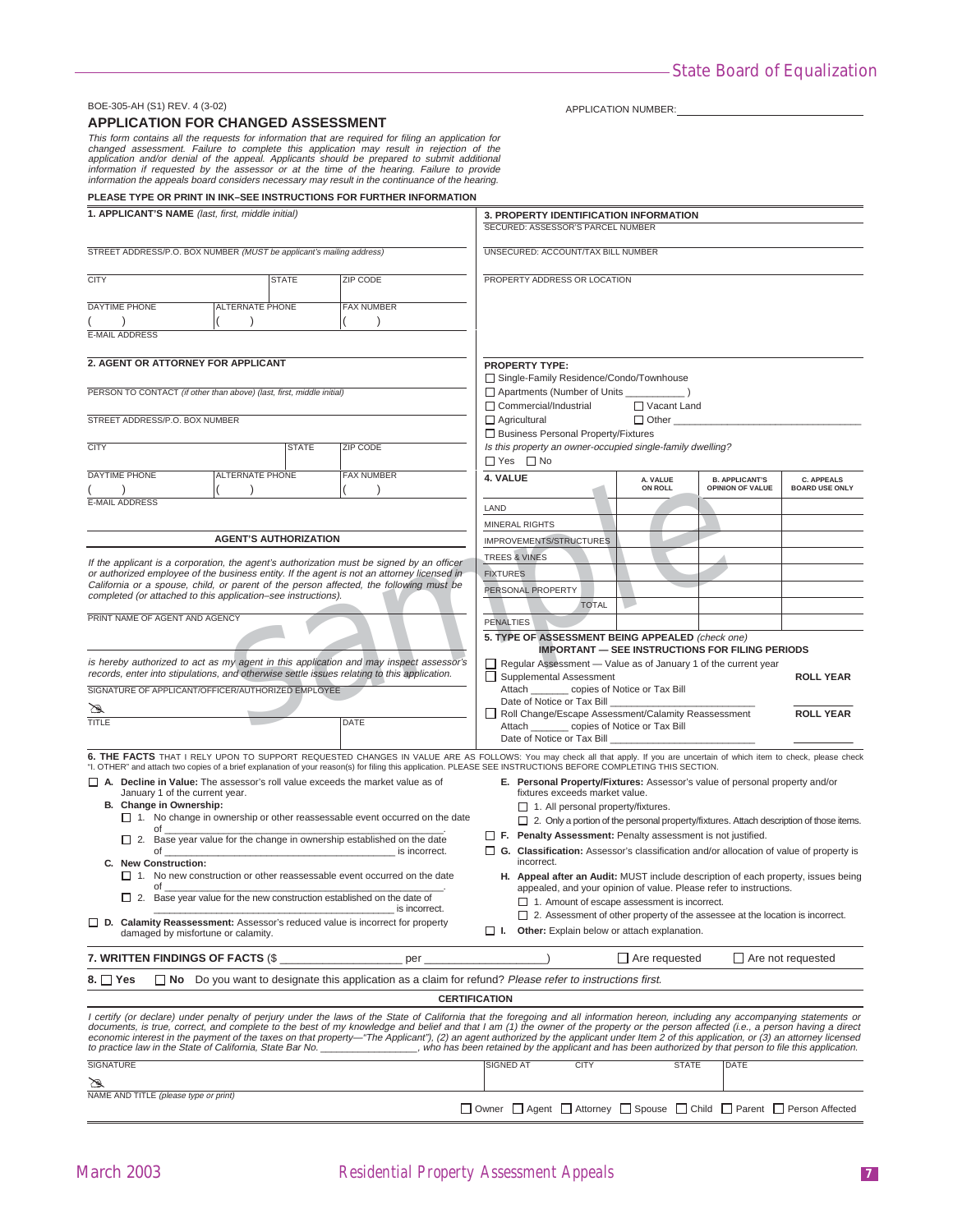#### **6. The Facts (the basis of your appeal)**

Mark the appropriate box(es) in this area to indicate the reason(s) for your appeal.

- *Decline in Value.* Check this box if you believe the market value of your property has decreased and is no longer as high as its assessed value. Reminder: Your appeal must be based on your property's market value as of January 1 of the year in which you are filing (see page 3).
- *Change in Ownership.* Check the appropriate box if you believe that the market value of your property based upon a change in ownership is less than the assessor's value or that no change in ownership occurred.
- *New Construction.* Check the appropriate box if you believe that the market value of your property based upon completion of new construction is less than the assessor's value or that no new construction occurred.
- *Calamity Reassessment.* Check this box to indicate you are appealing the assessor's reassessment of your property after a misfortune or calamity.

#### **7. Written Findings of Facts**

You may request a written summary of the facts and evidence used by the appeals board in reaching its decision on your appeal. You can request "findings of facts" at any time prior to the beginning of your hearing. Your request must be in writing and include payment for this service. You should request a copy of the "findings of facts" if you will appeal an adverse decision of the board in superior court (for more information on appeal rights, see page 15).

#### **8. Claim for Refund**

*Please read this entire paragraph:* If you want to make this application also serve as a claim for refund, check "yes." This will enable the county to automatically process a refund for you, without further action on your part, if the appeals board reduces the value of your property at your hearing. *Note*: This option may not be in your best interest if you do not receive a favorable decision by the appeals board and intend to file an action in superior court, as it will affect the time period in which you can file an action in court. If this box is checked, you must file within six months from the date the appeals board issues its final determination of value.

#### ❖ **Signature**

The *Application for Changed Assessment* must have the signature of the property owner or the owner's spouse, parent, or child, or any person directly responsible for payment of the property taxes. If the applicant has signed the agent's authorization portion of the application or attached an agent's authorization to the form, the agent can sign the application on behalf of the applicant. With prior approval of the applicant, a California-licensed attorney can sign the application. The person signing the application is certifying, under penalty of perjury, that the statements made on the application are true and correct.

#### **Note: Correcting or amending an application**

If you need to file an amended application, you must file it no later than 5:00 p.m. on the final filing date for the type of assessment being appealed. After that time, corrections to an application of a clerical nature may be permitted by your appeals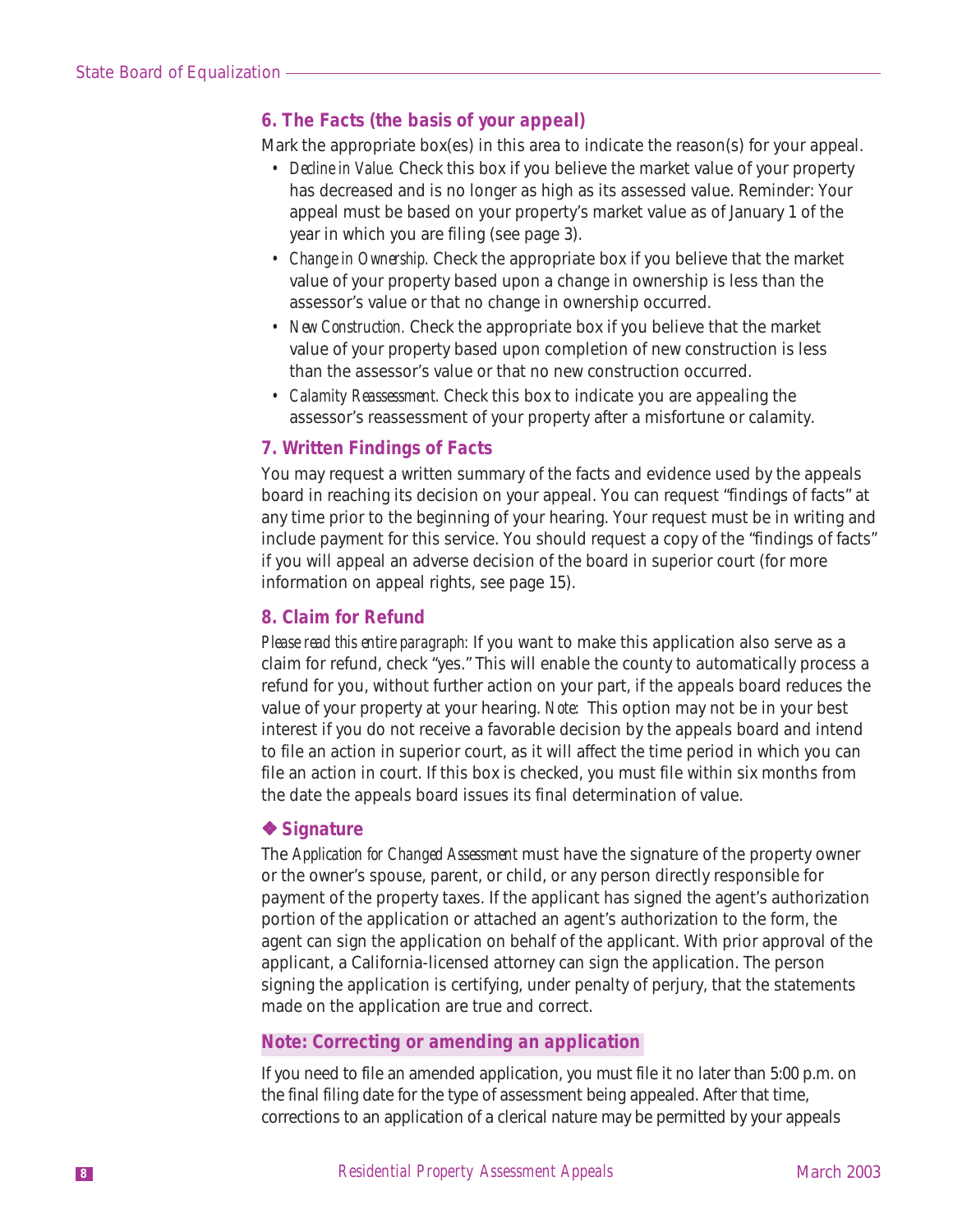board clerk, but substantive amendments to an application may be made only at the discretion of the board itself. Contact your appeals board clerk for more information.

### **5. Preparing for Your Hearing**

When your application is accepted, the law requires that you be notified at least 45 days in advance of your hearing. To prepare for the hearing, you will need to gather and assemble admissible evidence that you will bring to the hearing to support your position. Without giving the board the evidence it needs to grant you a reduction, your appeal will be denied.

Keep in mind that the purpose of the hearing is to resolve the dispute between you and the assessor. While the hearings do not use the formal rules of evidence followed by courts, any evidence you present must be appropriate and meaningful in order to be admissible.

Many county appeals boards have local rules and hearing guidelines that will assist you in preparing for your hearing, tell you how to obtain continuances of scheduled hearing dates, arrange for exchanges of information with the assessor's office, and help you properly introduce relevant evidence at any hearing. You should obtain a copy of these rules from the clerk of your appeals board to help you in the proper presentation of your appeal.

### **Admissible Evidence**

The only evidence that an appeals board can consider is the evidence that you and the assessor present at your assessment appeal hearing. The board may not consider any information attached to your application or any discussions with the assessor's office or others, unless you also present such evidence at your appeal hearing.

Your evidence may take several forms, including:

- Oral testimony by you, your agent, your attorney, or an expert witness such as a real estate appraiser
- Other witnesses
- Written materials

If you plan to submit an appraisal, a Realtor's opinion of value, or an engineering study, the person who prepared that material must be present to respond to questions that may be posed by the appeals board or the assessor. The assessor, or a representative knowledgeable about the assessor's appraisal of your property, will also be present to respond to your questions or those of the board.

Depositions are not admissible and may not be considered for any purpose by the appeals board.

#### **Evidence to Support Your Opinion of Your Property's Value**

There are three basic methods used by appraisers to find the value of property: comparable sales of similar property approach; replacement cost less depreciation approach; and income approach. In most residential appeals, the most reliable type of evidence to support your opinion of "fair market value" is the sale of properties similar to yours. These are called "comparable properties."

*In most residential appeals, the most reliable type of evidence to support your opinion of "fair market value" is the sale of properties similar to yours.*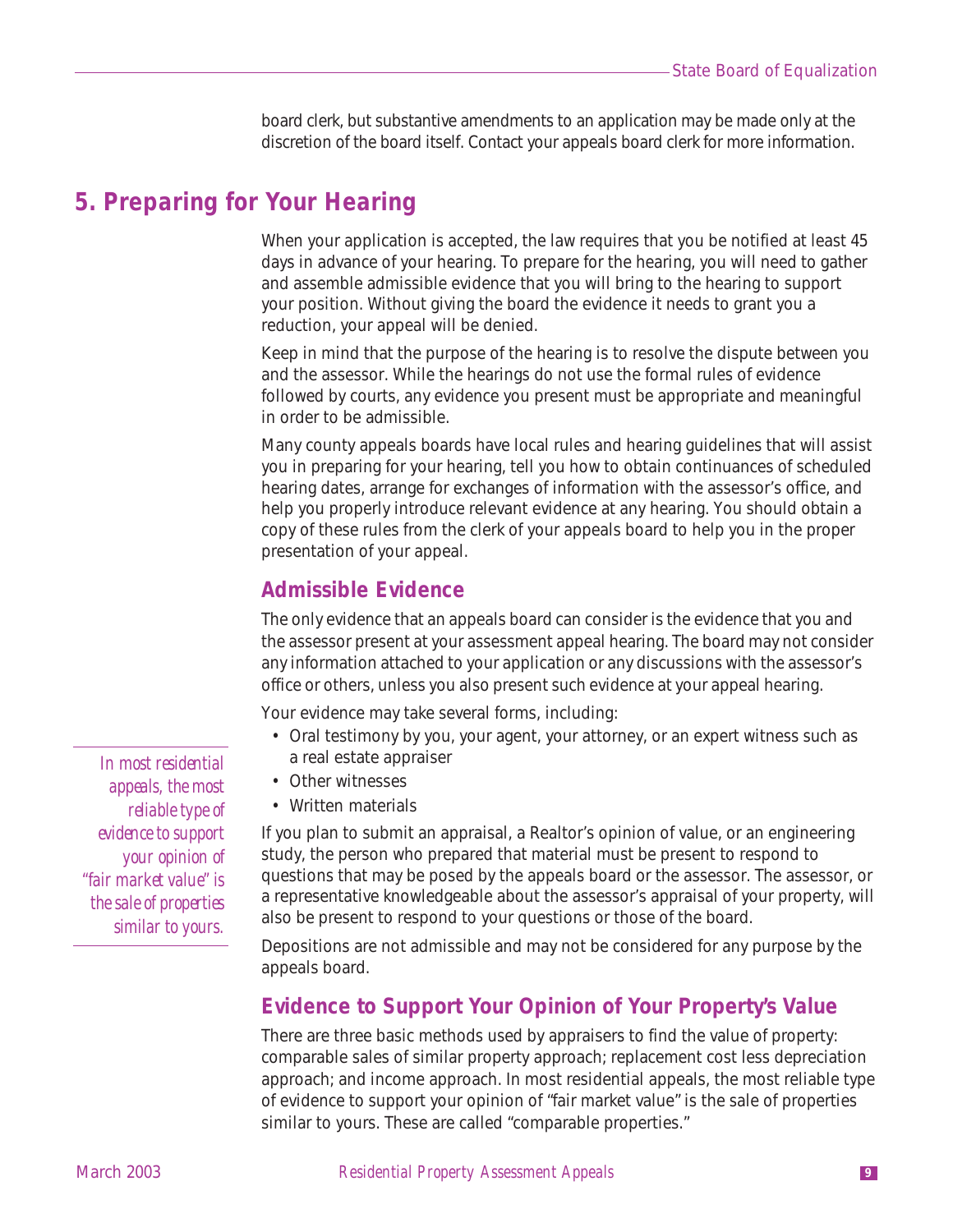Before you begin to gather evidence about comparable properties, you should gather information about your own property. Determine the age, building size(s), lot size, and so forth for your property first, and then compare that information with the assessor's information for your property. You can obtain information about your property by contacting the assessor's office.

The following information explains how to judge whether a sold property is comparable to your property.

#### **Comparative Sales Approach to Value**

"Comparable sales" are sales of other properties that are similar to yours. Three different standards are used to judge the comparability of the properties you submit as evidence.

• Are the sales arm's-length open market transactions?

"Arm's-length open market transaction" refers to conditions surrounding the sale. Was the property exposed for sale on the open market? Was the property available for sale to anyone? Did the seller have to sell quickly? Was the property listed for sale with a Realtor? Did the buyer and seller know each other?

For example, a house sold between relatives may sell for less than if it were sold to someone the seller does not know. In that situation, a sale may not be an "arm's-length open market transaction."

• Are the properties physically similar to your property?

Elements used to measure the physical similarity include, but are not limited to, the following:

- Distance from your property
- Zoning
- The number of bedrooms and bathrooms
- Year built
- Size of improvement, such as a house in square feet
- Lot size and other attributes such as a view
- Miscellaneous improvements pools, patios, and so forth
- Quality of construction
- Property condition excellent, good, fair, or poor
- Are the comparable sales relevant for the valuation date of the property you are appealing?

By law, an appeals board may only consider comparable sales that have occurred no later than 90 days after the valuation date of your property that you are appealing (the valuation date is explained below). Comparable sales that occur well before or up to 90 days after the valuation date are acceptable, but sales closer to the valuation date will most likely be viewed by an appeals board as more reliable.

*Comparable sales dated more than 90 days after the valuation date cannot be admitted into evidence.*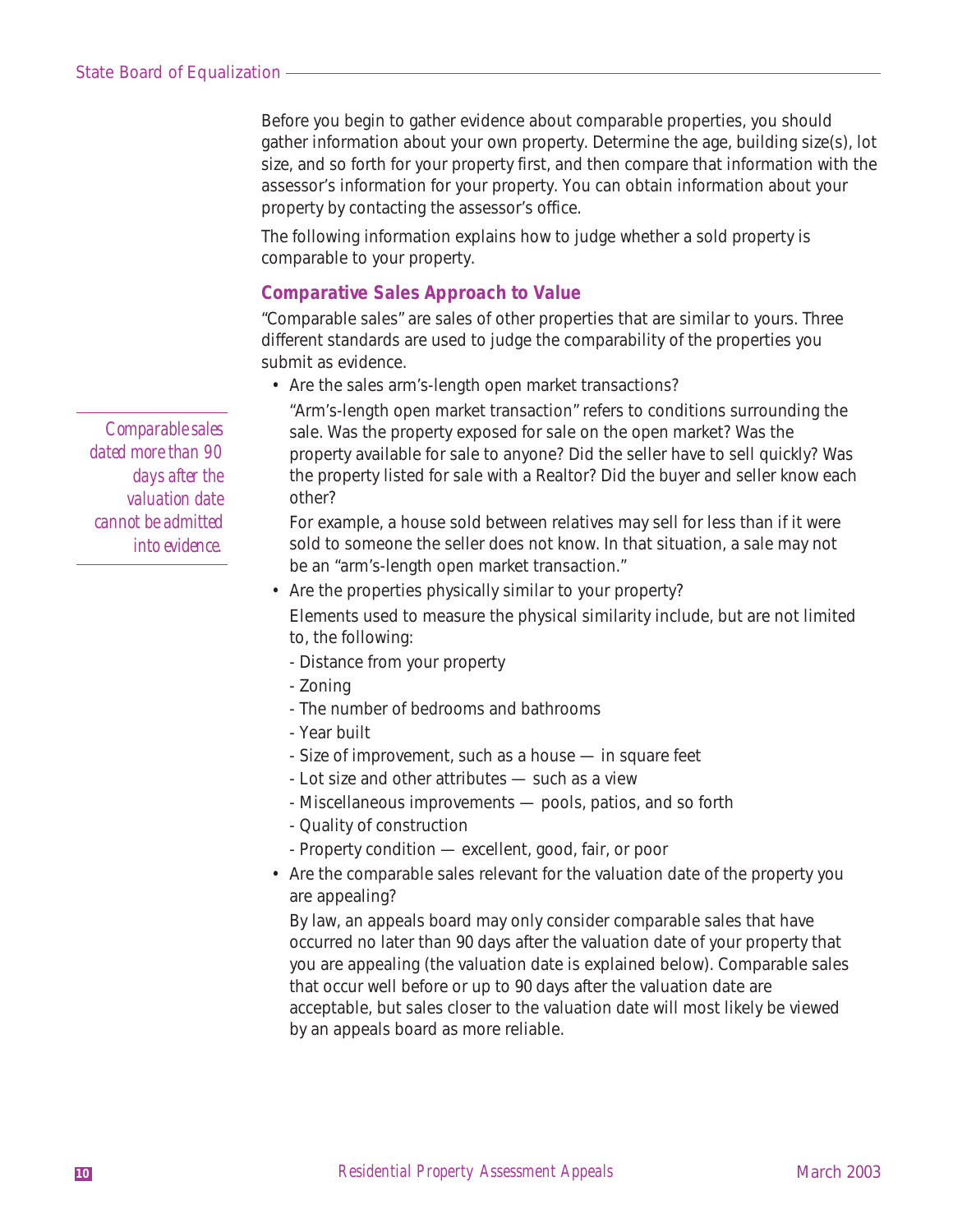|                                                            | Your Property<br>(Subject Property) | Sale #1          | Sale #2                  | Sale #3                  |
|------------------------------------------------------------|-------------------------------------|------------------|--------------------------|--------------------------|
| <b>Property Address</b>                                    |                                     |                  |                          |                          |
| City                                                       |                                     |                  |                          |                          |
| Distance from Subject<br>Property                          |                                     |                  |                          |                          |
| Zoning                                                     |                                     |                  |                          |                          |
| Property Use                                               |                                     |                  |                          |                          |
| Lot Size                                                   |                                     |                  |                          |                          |
| Lot Attributes<br>(view, excess traffic,<br>terrain, etc.) |                                     |                  |                          |                          |
| Living Area                                                |                                     |                  |                          |                          |
| Garage Area                                                |                                     |                  |                          |                          |
| Year Built                                                 |                                     |                  |                          |                          |
| Bedrooms/Bathrooms                                         |                                     |                  |                          |                          |
| <b>Central Heat</b>                                        | Y<br>N                              | Y<br>N           | Y<br>N                   | Y<br>N                   |
| Air Conditioning                                           | Y<br>$\mathbf N$                    | Y<br>$\mathbf N$ | Y<br>$\mathbf N$         | Y<br>$\mathbf N$         |
| Other Improvements<br>(pool, patio, porch, etc.)           |                                     |                  |                          |                          |
| Sale Date                                                  | $\sqrt{ }$                          | $/$ /            | $\sqrt{2}$<br>$\sqrt{ }$ | $\sqrt{2}$<br>$\sqrt{ }$ |
| <b>Property Values</b>                                     | <b>Assessed Value</b>               | Sale Price       | Sale Price               | Sale Price               |
| \$ per Square Foot of<br>Living Area                       | <b>Assessed Value</b><br>\$         | Sale Price<br>\$ | Sale Price<br>\$         | Sale Price<br>\$         |

### **Property Tax Comparison Work Sheet**

#### *What Valuation Date To Use*

The valuation date — the date used as the basis for determining the value of your property — depends on the reason for your appeal.

- *Change in ownership and new construction appeals.* Use the date of the change in ownership or the date of completion of the new construction stated on the reassessment notice. For example, when appealing new construction completed on December 20, you will use December 20 as your valuation date. Any comparable sales you present as evidence must have occurred on or before December 20, or no more than 90 days after December 20.
- *Decline in value appeals.* Use January 1 of the year in which you are appealing. For example, if you file during the July 2-September 15 (or November 30—see page 3) filing period in 2003, use January 1, 2003, as the valuation date. Any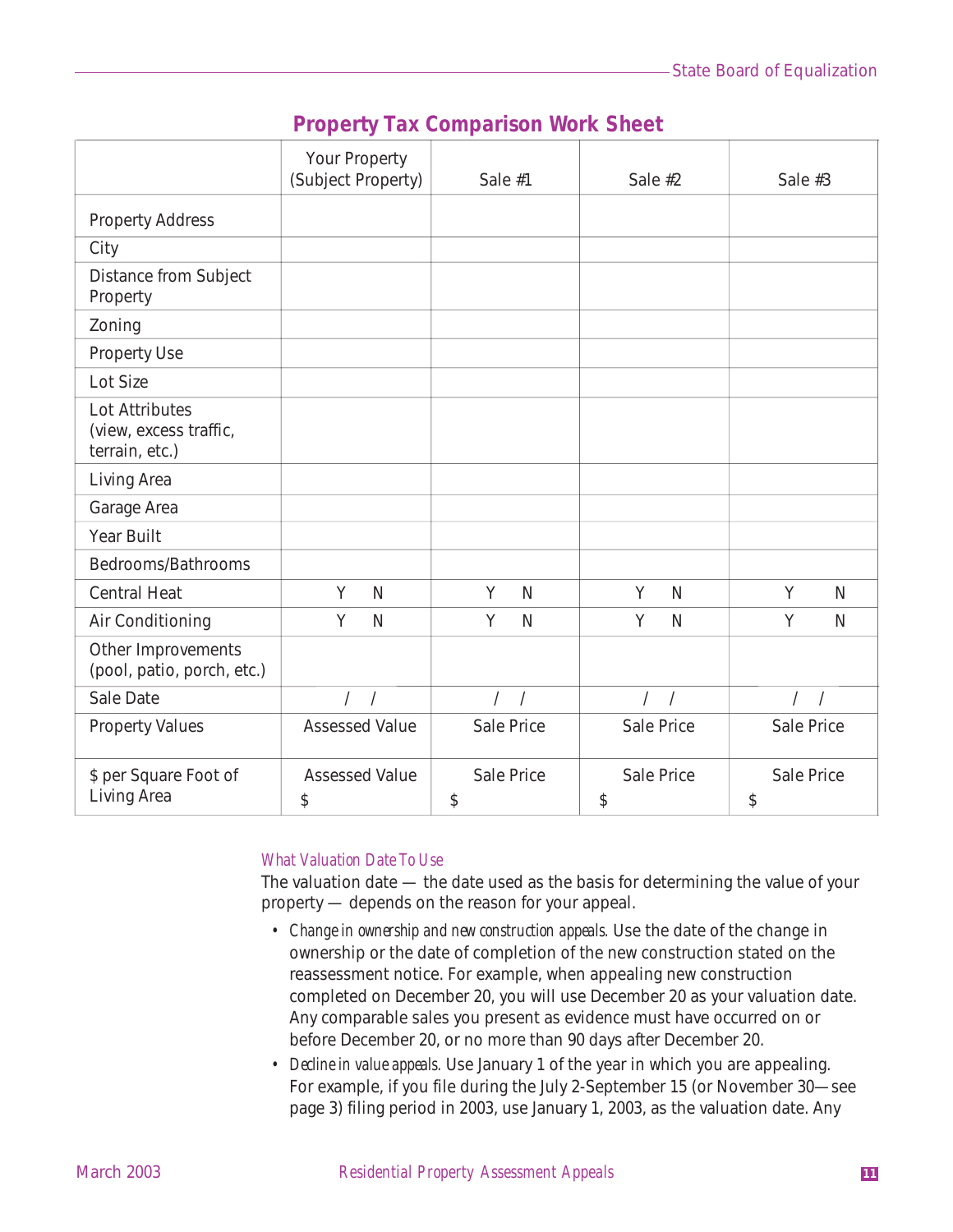comparable sales you present as evidence can have occurred before January 1, 2003, but no more than 90 days after January 1, 2003.

*• Misfortune or calamity reassessment appeals.* Use the date of your property's misfortune or calamity.

*Please note:* Attempting to submit sales that occurred more than 90 days after the valuation date is the most common error among all assessment appeals. The Revenue and Taxation Code specifically prohibits consideration of such evidence.

#### *Where To Find Comparable Sales Data*

You can find comparable sales data at most local assessors' offices. Many assessors' offices maintain a listing of comparable sales; it is available for inspection at little or no cost to you (not to exceed \$10).

Additional sources of data include local real estate agents and brokers, real estate appraisers, and mortgage brokers. If you use one of these other sources of data, you should ensure that they find comparable sales appropriate for the valuation date of the property you are appealing.

Be sure to obtain the full address and/or the assessor's parcel number for each comparable sale you plan to present as evidence.

You should drive by the comparable properties to determine the similarities and differences between each comparable sale and your own property. Photographs may help to illustrate your case for the appeals board.

#### *How to Evaluate Comparable Sales*

To evaluate sales, applicants frequently compare the "price per square foot of living area" for each of the compared properties. "Living areas" do not include garages, porches, or patios.

To determine the "price per square foot of living area" for a property, divide the sale price by the square foot size of the living area. For example:

| Sale Price            | \$210,000                            |
|-----------------------|--------------------------------------|
| Living Area           | $1,200$ sq. ft.                      |
| $$210,000 \div 1,200$ | $=$ \$175 per sq. ft. of living area |

A work sheet, like the one on the previous page, can help you present your comparable sales information. You must be prepared to discuss similarities and differences between your comparable sales and your property. The appeals board will be interested in things such as similarity of design, zoning, use, location, square footage of the improvements, square footage of the land, financing, or other factors that may affect the value.

### **Exchange of Information**

In an exchange of information, both you and the assessor trade the information that will be presented at the hearing. Either you or the assessor may request an exchange of information.

If you initiate an exchange of information, you should submit your request to the clerk of your appeals board or the assessor prior to 30 days before the start of your hearing. In your request, you should include your opinion of value and the data that supports your opinion of value. The assessor's staff must respond to your request at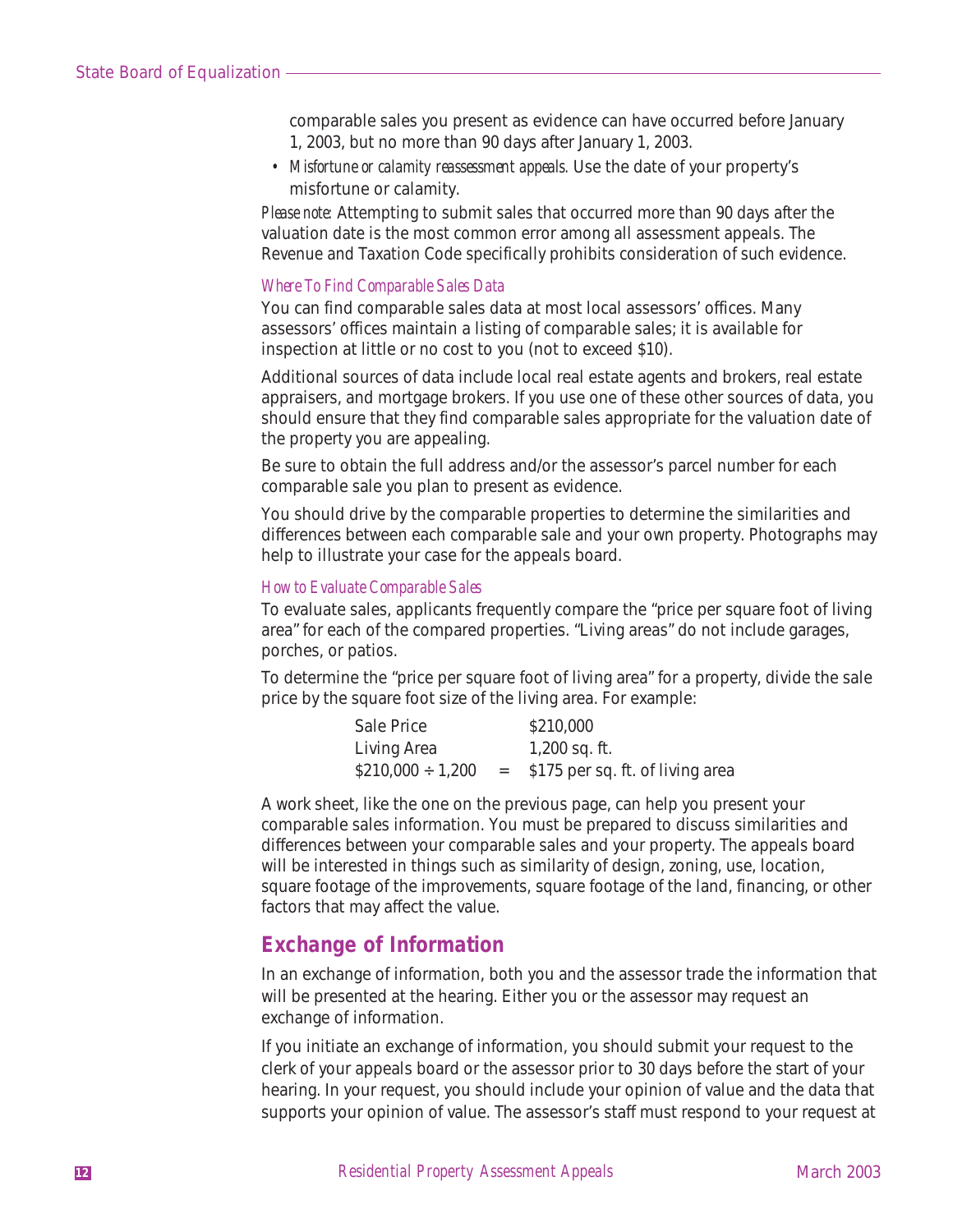least 15 days prior to the hearing with their opinion of value and the supporting data. This allows you to review the assessor's information, which can help you contest the evidence that the assessor will present.

If the assessor initiates an exchange of information, you must respond to the assessor's request at least 15 days prior to the hearing with your opinion of value and your supporting data.

*Note*: The assessor may request an exchange of information if the assessed value of your property is at least \$100,000. You may request an exchange of information regardless of the value of your property.

At an appeal hearing following an exchange of information, the only admissible evidence that can be considered is the information that was exchanged and any new material related to that information. If either party introduces such new information at the hearing, the other party, upon request, shall be granted a continuance of the hearing for a reasonable period of time in order to prepare a response.

*Note*: Some counties have adopted local rules of notice and procedures related to exchanges of information. Contact the clerk of your appeals board for information.

### **6. Your Assessment Appeal Hearing**

### **Notice of Hearing**

After receiving your properly completed application, the clerk of your appeals board will schedule a hearing. You or your agent will be notified of your hearing date at least 45 days in advance.

The appeals board is expected to hear and decide all appeals within two years of the filing of an application. If more than two years pass before your appeal is heard and decided, your opinion of value may temporarily become the taxable value of your property by default (until the appeals board hears and decides your appeal). There are several exceptions to this general rule. Contact your local appeals board for details.

### **Attending the Hearing**

Appeals hearings are not as formal as a court of law. You are not required to have an attorney or an agent represent you. However, you, as the applicant, must personally attend the hearing or be represented by someone thoroughly familiar with the facts of your appeal. If a representative attends on your behalf, you may be required to provide written authorization prior to the hearing. Check with the clerk of your appeals board. Your attorney is not required to have written authorization.

A wife may appear for her husband, or vice versa, and sons or daughters may appear for parents, or vice versa.

Failure of you or your agent to appear may result in the denial of your application. An appeals board has the ability to reconsider the denial of your application if you show good cause for your failure to appear, and file a written request for reconsideration by a board-established deadline. Contact the clerk of your appeals board.

*As the applicant, you must personally attend the hearing or be represented by someone thoroughly familiar with the facts of your appeal.*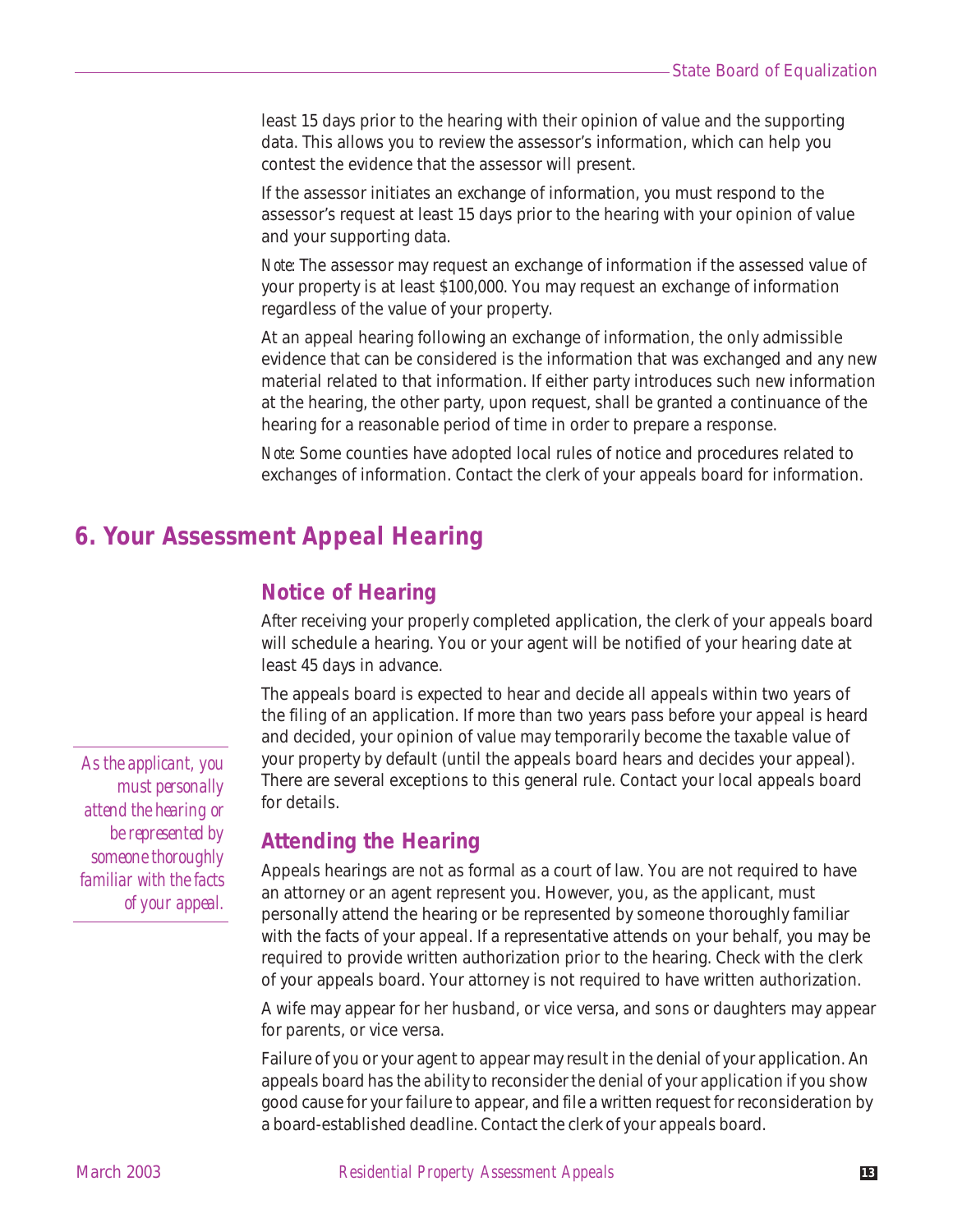#### State Board of Equalization

If you plan to appeal an adverse decision from the appeals board (see page 15, "Further Appeal Rights"), you may want to have legal counsel present at the hearing. The record made before the local board may be very important in superior court.

Hearings are open to the general public. You may find it helpful to observe other appeals hearings before presenting your own case.

#### **Hearing Officers**

Some county boards of supervisors have appointed hearing officers to hear the appeals of certain less complex properties. Hearings held before a hearing officer, in many counties, are less formal than an appeals board hearing.

Depending on your county, a hearing officer's decision may or may not be final. If the decision is not final, you, the assessor, or the appeals board may reject the hearing officer's recommendation, and a full appeals board hearing will be scheduled. Contact the clerk of your appeals board for more information.

### **Burden of Proof**

The assessor bears the burden of proof in the following situations:

- Appeals of owner-occupied single-family dwellings
- Appeals of your property's assessed value when the assessor enrolled a value different from your purchase price (if you filed a change in ownership statement timely), and
- Escape assessments (if you filed a change in ownership statement or a building permit)

In all other situations, the applicant has the burden of proving that the property has not been correctly assessed.

### **Reaching a Decision**

The appeals board (or hearing officer) will base its decision on the evidence presented by you and the assessor at the hearing. The board will evaluate the suitability of any approach to value and the data you and the assessor used to reach your conclusions.

#### **Notice of Decision**

An appeals board (or hearing officer) may announce its decision at your hearing, or take the matter under submission for a decision later; the board may deliberate in private. If a decision is not announced at your hearing, the clerk of your appeals board will mail a written decision to you or your agent.

Tape recordings or transcripts of your hearing may be available; contact the clerk of the board for details. You should request a transcript or recording if you decide to appeal the board's decision. Any request should be made within 60 days of the board's decision.

### **Filing a Claim for Refund**

You may be entitled to a property tax refund if the value of your property is reduced and you had paid tax based on the assessor's original value. In many counties, the

*The assessment appeals board (or hearing officer) will base its decision on the evidence presented by you and the assessor at the hearing.*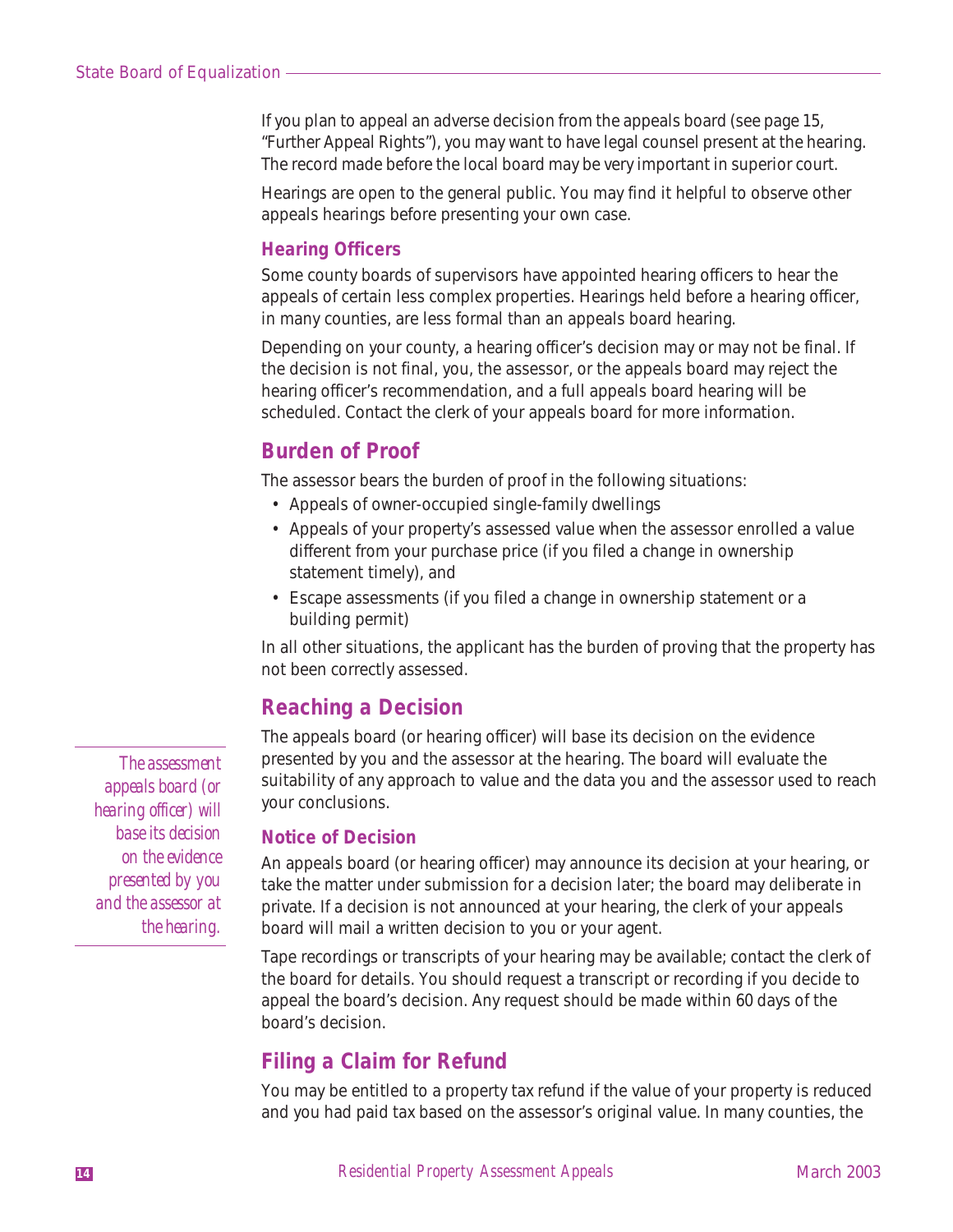tax collector or auditor will automatically process a refund. However, in some counties, you will need to file a "claim for refund of taxes" form. Check with the clerk of your appeals board at the time you file your appeal application to see if you will need to submit a claim form.

*Protecting your refund rights*. Generally, if more than four years have passed since the payment of a property tax, a county cannot refund that payment. As a result, if a board's decision on an application occurs after four years since the date of an appealed payment, the county cannot refund that payment.

To protect your refund rights, you can

- File a separate claim for refund prior to the expiration of the four-year period, or
- Check Box 8 on your application to make the application a claim for refund. (See page 8.)

### **Further Appeal Rights**

A decision by an appeals board is final — that is, an appeals board may not rehear or reconsider any application.

If you wish to appeal the appeal board's decision, you must file a claim for refund with the board of supervisors (see note below for exception). If the board of supervisors denies your claim, you may then file an action in superior court. You must file within six months of the date your claim for refund was denied by the board of supervisors.

*Note*: Do not file a claim for refund with the board of supervisors if you made your appeal application a claim for refund (as described on page 8). Your next step is to file an action with the superior court.

If you file an action in superior court, you will need the "Written Findings of Facts" described on page 8 and a copy of the hearing transcript as evidence for the court to consider.

### **7. Glossary of Terms Used in This Publication**

#### **Base Year Value**

Since approval of Proposition 13 in 1978, real property is reassessed upon a change in ownership or when certain new construction occurs. The new assessed value created by either event is called a "base year value."

After establishing a new base year value, and until the next reassessable event, the assessor can only increase that value by the rate of inflation indicated by the California Consumer Price Index (CCPI), not to exceed a maximum of 2 percent per year.

#### **Change in Ownership**

A change in ownership means a transfer of a present interest in real property, including the beneficial use thereof, the value of which is substantially equal to the value of the fee interest. There are several exclusions from "change in ownership," such as the transfer between a husband and wife.